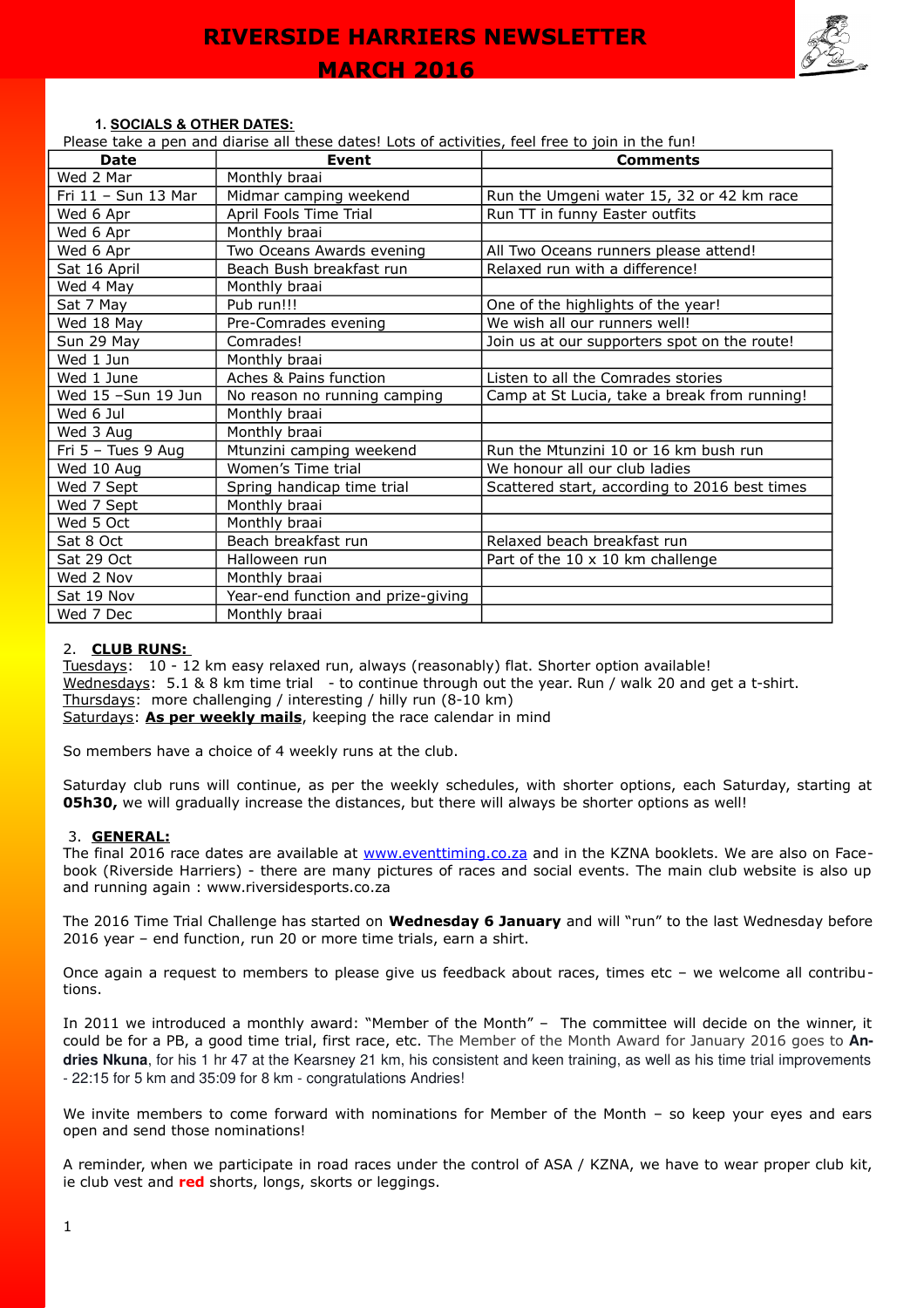

## **Some dates**:

## 1. **Fri 11 – Sun 13 March : Midmar Dam Camp weekend**:

- a. Run the Umgeni Water 15, 32 or 42 km pre-entry only!
- b. We have booked sites, simply give us your names
- c. Cost R110 pppn
- d. Sites have electricity
- e. Non campers, book own chalets at 033-8451000

Important note: we as Riverside Harriers promote a policy of NO LITTERING – so during races, please try and throw sachets in the allocated bins or boxes, even if you have to run with an empty sachet to the next water table.

The **Comrades marathon** will accept substitutions for the 2016 Comrades Marathon. The Substitution process opens on **1 April 2016** and all applications must **REACH** the CMA by no later than **21 April 2016**. PLEASE EN-SURE THAT YOU MAKE THE NECESSARY ARRANGEMENTS TO HAVE YOUR SUBSTITUTION ENTRY FORM IN OFFICE BY CLOSE OF BUSINESS ON 21 APRIL 2016. **IF YOUR ENTRY REACHES THE CMA ON 22 APRIL 2016, IT WILL NOT BE PROCESSED. NO LATE ENTRIES WILL BE PROCESSED**

We have 9 members who have entered Two Oceans 21 km, 17 members entered the 56 km, and 50 members who have entered Comrades 2016!

We had our AGM on Wednesday 24 February, where the full committee was re-elected in their same portfolios (see last page of newsletter) – after the (short) formalities, members were treated to snacks and drinks!

#### \*\*\*\*\*\*\*\*\*\*\*\*\*\*\*\*\*\*\*\*\*\*\*\*\*\*\*\*\*\*\*\*\*

The 2016 **MOST MILEAGE** competition has started - this is a fun competition, anybody can participate, simply send us your monthly mileage (running races, training, walking - not treadmill running, sleepwalking, swimming, cycling!). Mileage must be received before the 15th of the next month, or you forfeit the km's for that month. There is a trophy for the winner!! As an incentive, Certificates will be awarded to runners achieving more than 1000 km, and walkers who do more than 500 km. The 2015 winner was a walker, the legendary **Barry Marshall.**

| Name                  | Jan    | Total              |
|-----------------------|--------|--------------------|
| Nicola Hewitt         | 310    | 310                |
| Andrea Moroney        | 308    | 308                |
| Ampie Niehaus         | 289    | 289                |
| Tarryn Payne          | 271.43 | 271.43             |
| Johann van Rooyen     | 256    | 256                |
| Chantel Robins        | 241.62 | 241.62             |
| Terri Atkinson        | 237    | 237                |
| <b>Grant Horner</b>   | 228    | 228                |
| Sally Botha           | 220    | 220                |
| Alison Chadwick       | 210.36 | 210.36             |
| Ivan Freese           | 207    | 207                |
| Rob Goldman           | 205    | 205                |
| Dale Johnson          | 198    | 198                |
| Debbie Marshall       | 198    | 198                |
| Jaco Smith            | 185.3  | $185.\overline{3}$ |
| Tamlyn Reid           | 178    | 178                |
| Jana Niehaus          | 178    | 178                |
| Emile Streicher       | 173    | 173                |
| Clare Mangan          | 145    | 145                |
| Candice Jenkinson     | 143.25 | 143.25             |
| <b>Ted Liddiatt</b>   | 139    | 139                |
| Margie Liddiatt       | 139    | 139                |
| Sally Goldman         | 138.5  | 138.5              |
| Bobby Horsfield       | 135    | 135                |
| <b>Bruce Anderson</b> | 133    | 133                |
| Ann Turner            | 130    | 130                |
| Rob Scholtz           | 124    | 124                |
| Gale Viljoen          | 112    | 112                |
| Elsie du Buisson      | 110.7  | 110.7              |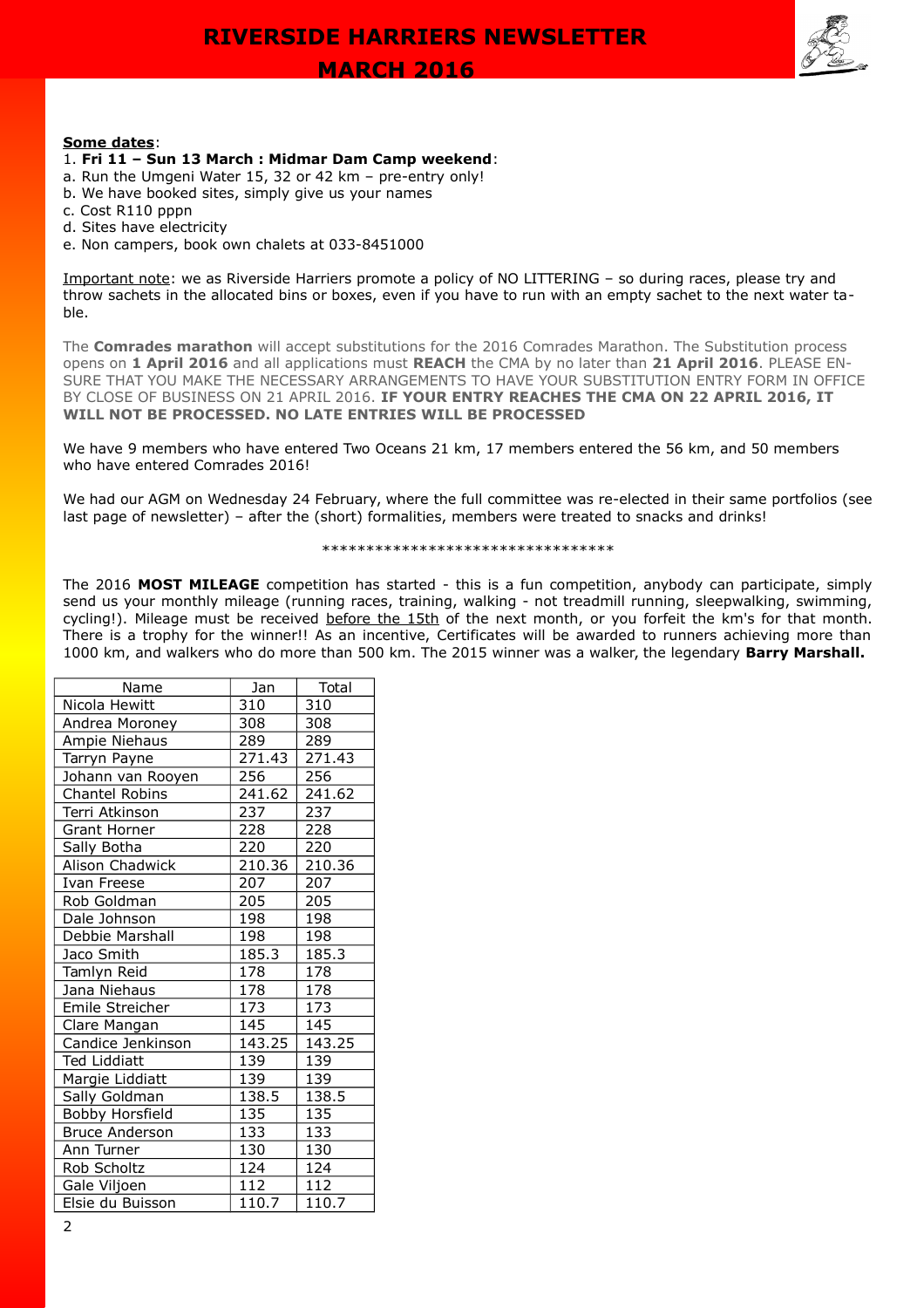

| Margaret Marshall  | 106    | 106    |
|--------------------|--------|--------|
| Lee-Anne Steward   | 103.41 | 103.41 |
| Chris Doorasamy    | 96     | 96     |
| Helen Marshall     | 93.79  | 03.79  |
| Michelle Maharaj   | 71.56  | 71.58  |
| Taryn Mundell      | 56.3   | 56.3   |
| Barry Marshall (W) | 35     | 35     |
| Rosslyn Doorasamy  | 14     | 14     |

## 1. **The 2015 10x10 Challenge**

To encourage members to **participate** in 10 km races, we have introduced a 10 km competition in 2010: THE 10 X 10 KM CHALLENGE - participate in these 10 nominated 10 km events, earn 2 points for participating, earn 1 point for every time you improve your previous best time, then we will have the 10 km King at the end of the competition. Everybody welcome to participate. The 2015 winner was **Glynnis Scallan. Please send us your times, in case we do not get race results**.

- 1. 24 Jan : Kearsney
- 2. 6 March :Stella
- 3. 20 March : Gaterite / Verulam
- 4.. 17 April : Tongaat
- 5. 8 May :Durban City
- 6. 15 May : Starling Plumbers / Mt Edgecombe
- 7. 10 July : Forest 10 km
- 8. 21 Aug : Durban Runner
- 9. 11 Sept : SAPS

10. 29 October : Our own club Halloween run - get points for taking part, no times recorded

| Name                | Kearsney | Total                                                                                                                         |
|---------------------|----------|-------------------------------------------------------------------------------------------------------------------------------|
| Monique Ward        | 56:39    | $\overline{2}$                                                                                                                |
| Rob Scholtz         | 61:15    |                                                                                                                               |
| Jaco van Schalkwyk  | 65:23    |                                                                                                                               |
| Neil Gibb           | 66:51    |                                                                                                                               |
| Maxine Stobart      | 66:52    |                                                                                                                               |
| Simon Chalker       | 66:53    |                                                                                                                               |
| Michelle Maharaj    | 68:45    |                                                                                                                               |
| Melanie Wagner      | 71:00    |                                                                                                                               |
| Nigel Sherriff      | 71:00    |                                                                                                                               |
| <b>Ted Liddiatt</b> | 71:51    |                                                                                                                               |
| Patrick Rostenne    | 73:53    |                                                                                                                               |
| Kim Robinson        | 74:30    | $\frac{2}{2}$ $\frac{2}{2}$ $\frac{2}{2}$ $\frac{2}{2}$ $\frac{2}{2}$ $\frac{2}{2}$ $\frac{2}{2}$ $\frac{2}{2}$ $\frac{2}{2}$ |
| Emile Streicher     | 74:45    |                                                                                                                               |
| <b>Brett Ward</b>   | 74:45    |                                                                                                                               |
| Sandy Jenkins       | 75:01    | $\frac{2}{2}$                                                                                                                 |
| Candice Jenkinson   | 75:02    |                                                                                                                               |
| Margie Liddiatt     | 77:35    | $\overline{2}$                                                                                                                |
| Liesl Quinn         | 7:47     |                                                                                                                               |
| Eileen Durand       | 78:31    | $\frac{2}{2}$ $\frac{2}{2}$                                                                                                   |
| Antone van Rooyen   | 78:35    |                                                                                                                               |
| Helen Marshall      | 82:01    |                                                                                                                               |
| Janine Fokkens      | 82:03    | $\frac{2}{2}$ $\frac{2}{2}$                                                                                                   |
| Sarah McVicar       | 86:57    |                                                                                                                               |
| Di Ching            | 89:06    |                                                                                                                               |
| Gale Viljoen        | 90:46    |                                                                                                                               |
| Dave Nicholls       | 93:46    |                                                                                                                               |
| Leslie Ogle         | 97:35    |                                                                                                                               |
| Jane Brett          | 98:17    | $\frac{2}{2}$ $\frac{2}{2}$                                                                                                   |
| Tracy Blakeway      | 100:04   |                                                                                                                               |
| Rose Whittington    | 100:05   |                                                                                                                               |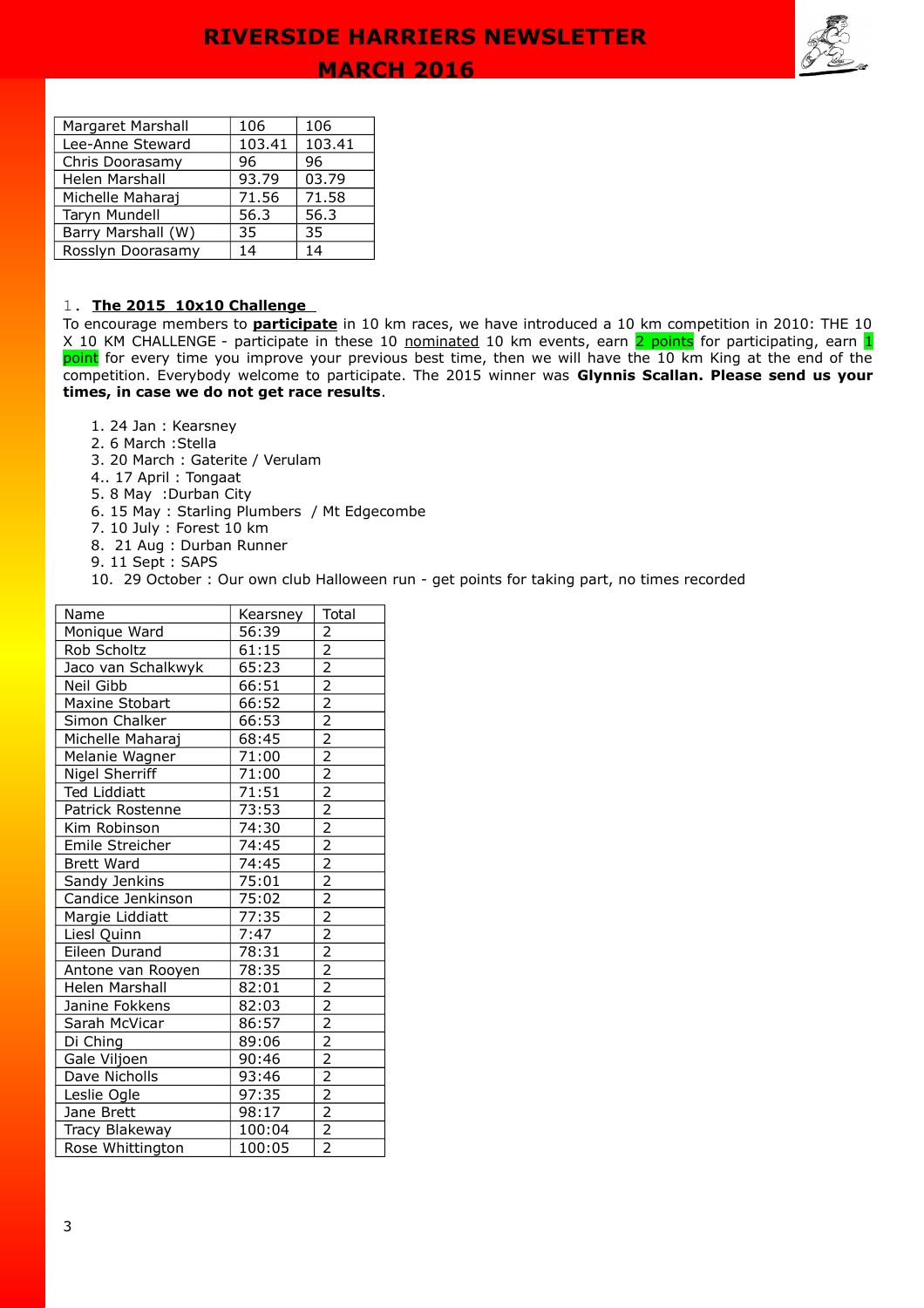

Here are the 2016 Time Trial best time trial times to date, as on **Wednesday 17 February.** For reference, we have included everybody's 2015 best times. Where the 2016 time is an improvement, we have highlighted in green. Great to see so many greens already!

| Pos             | Name - 5.1 km         | Time  | 2015   | Pos            | Name - 8 km           | Time  | 2015  |
|-----------------|-----------------------|-------|--------|----------------|-----------------------|-------|-------|
| $\mathbf{1}$    | Geoff Speirs          | 21:06 |        | $\mathbf{1}$   | Andries Nkuna         | 35:09 |       |
| $\overline{2}$  | Andries Nkuna         | 21:21 | 22:42  | $2^{\circ}$    | <b>Geoff Speirs</b>   | 35:09 |       |
| $\overline{3}$  | James Boyes           | 21:59 |        | 3              | Scott Couper          | 36:09 | 34:41 |
| $\overline{4}$  | Eric Prange           | 22:16 | 23:52  | $\overline{4}$ | Wessel Cronje         | 37:22 | 40:27 |
| $\overline{5}$  | Nigel Sheriff         | 22:35 | 24:05  | 5              | Greg Labuschagne      | 37:28 |       |
| $\overline{6}$  | Greg Labushagne       | 22:38 | 23:20  | 6              | Rob Goldman           | 38:46 | 40:58 |
| $\overline{7}$  | Jana Niehaus          | 22:55 | 22:47  | $\overline{7}$ | Nic Tingle            | 39:19 |       |
| $\overline{8}$  | Bruce Anderson        | 23:06 | 22:53  | 8              | Terri Atkinson        | 39:51 | 38:08 |
| $\overline{9}$  | Rob Goldman           | 23:37 | 24:05  | 9              | Dale Johnson          | 39:56 | 38:57 |
| 10              | Jaco Smith            | 23:39 | 22:20  | 10             | Craig Speirs          | 40:12 | 38:18 |
| 11              | Nicola Hewitt         | 23:41 | 21:17  | 11             | Larry Wood            | 41:34 | 38:58 |
| 12              | Ryan Morgan           | 23:44 | 24:26  | 12             | Sally Botha           | 40:42 | 40:30 |
| 13              | Jaco van Schalkwyk    | 23:51 | 22:44  | 13             | Ryan Morgan           | 40:42 | 37:55 |
| 14              | <b>Brad Rochat</b>    | 24:09 | 24:49  | 14             | Nick Tingle           | 41:17 |       |
| 15              | Nicolus Tingle        | 24:18 |        | 15             | Dumisani Shoyise      | 41:42 | 36:15 |
| 16              | Rob Scholtz           | 24:35 | 24:57  | 16             | Chantel Robins        | 44:04 | 45:35 |
| 17              |                       |       |        | 17             | Tamlyn Reid           |       | 44:42 |
| 18              | Taryn Payne           | 24:36 | 22:53  |                |                       | 45:29 |       |
|                 | Craig Speirs          | 24:39 |        | 18             | <b>Bruce Anderson</b> | 45:44 |       |
| 19              | Alvinesh Sookoo       | 24:39 | 24:33  | 19             | Simone Liebenberg     | 47:50 |       |
| 20              | Robyn Pitot           | 24:41 | 23:03  | 20             | Vicki Freemantle      | 48:07 | 44:14 |
| 21              | Terri Atkinson        | 24:49 | 23:09  | 21             | Clare Mangan          | 48:40 | 45:07 |
| $\overline{22}$ | Simon Hoff            | 25:46 |        | 22             | Debbie Marshall       | 49:07 | 48:54 |
| 23              | Ampie Niehaus         | 25:47 | 24:30  | 23             | Eileen Durand         | 55:11 |       |
| 24              | Njabulo Dlamini       | 25:50 | 25:58  | 24             | Gale Viljoen          | 69:56 | 59:05 |
| $\overline{25}$ | <b>Chantel Robins</b> | 25:53 | 27:50  | 25             | Lynn Wallis           | 69:56 | 63:00 |
| $\overline{26}$ | Rojean Hanekom        | 25:58 | $\sim$ |                |                       |       |       |
| 27              | Maxine Stobart        | 26:10 | 26:48  |                |                       |       |       |
| $\overline{28}$ | Jean Pitot            | 26:44 | 23:41  |                |                       |       |       |
| 29              | Sally Botha           | 27:03 | 23:05  |                |                       |       |       |
| 30              | Izanne Jacobs         | 27:11 |        |                |                       |       |       |
| 31              | Taryn Mundell         | 27:20 | 26:20  |                |                       |       |       |
| 32              | Vicki Freemantle      | 27:32 | 27:05  |                |                       |       |       |
| 33              | Lawrence Avis         | 27:37 | 28:27  |                |                       |       |       |
| 34              | Mandy Skye            | 27:55 |        |                |                       |       |       |
| 35              | Neil Gibb             | 28:00 | 23:09  |                |                       |       |       |
| 36              | Taron Ridsdale        | 28:05 | 26:54  |                |                       |       |       |
| $\overline{37}$ | Taryn Brown           | 28:17 | 24:53  |                |                       |       |       |
| 38              | Krystel Terblanche    | 28:28 | 27:01  |                |                       |       |       |
| 39              | Emile Streicher       | 28:31 | 27:40  |                |                       |       |       |
| 40              | Michelle Maharaj      | 28:45 | 28:21  |                |                       |       |       |
| 41              | Melanie Wagner        | 28:53 |        |                |                       |       |       |
| 42              | Geraldine Cronje      | 28:54 | 26:14  |                |                       |       |       |
| 43              | Simone Liebenberg     | 29:07 |        |                |                       |       |       |
| 44              | Tamlyn Reid           | 29:08 | 27:05  |                |                       |       |       |
| $\overline{45}$ | Izanne Jacobs         | 29:22 |        |                |                       |       |       |
| 46              | Elizabeth Perkins     | 29:32 | 27:33  |                |                       |       |       |
| 47              | Andrew Perkins        | 29:53 | 28:21  |                |                       |       |       |
| $\overline{48}$ | Bronwyn Kirk          | 30:00 | 39:00  |                |                       |       |       |
| 49              |                       |       |        |                |                       |       |       |
|                 | Clare Mangan          | 30:08 | 29:52  |                |                       |       |       |
| 50              | Debra Symington       | 30:58 | 30:18  |                |                       |       |       |
| 51              | Jaco Pretorius        | 31:00 | 31:22  |                |                       |       |       |
| 52              | Kim Robinson          | 31:02 |        |                |                       |       |       |
| 53              | Alison Chadwick       | 31:12 | 31:38  |                |                       |       |       |
| 54              | Candice Jenkinson     | 31:43 | 30:22  |                |                       |       |       |
| 55              | <b>Brett Ward</b>     | 31:43 | 33:04  |                |                       |       |       |
| $\overline{56}$ | Di Cilliers           | 31:44 |        |                |                       |       |       |
| $\overline{57}$ | Wessel Cronje         | 32:36 | 23:45  |                |                       |       |       |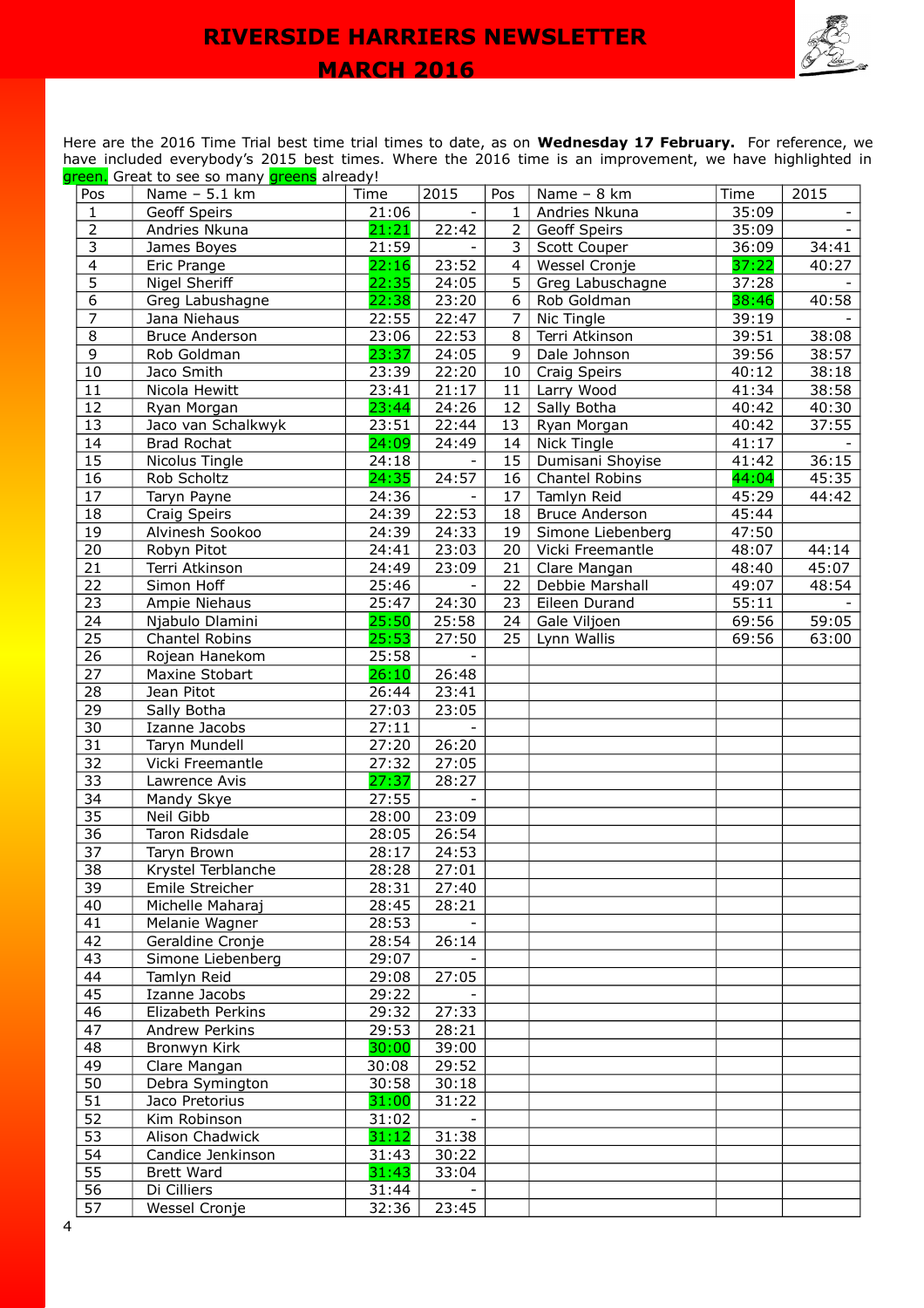|                 |                       | <b>MARCH 2016</b> |       |  | $\mathscr{S}$ $\mathscr{L}$ |  |
|-----------------|-----------------------|-------------------|-------|--|-----------------------------|--|
|                 |                       |                   |       |  |                             |  |
| 58              | Dale Johnson          | 32:50             | 25:08 |  |                             |  |
| 59              | Eileen Durand         | 33:25             | 33:51 |  |                             |  |
| $\overline{60}$ | Helen Marshall        | 33:47             | 32:28 |  |                             |  |
| 61              | <b>Brent Payne</b>    | 34:57             |       |  |                             |  |
| 62              | Tracy Wittstock (W)   | 35:53             | 36:28 |  |                             |  |
| 63              | Sally Goldman (W)     | 36:30             | 37:59 |  |                             |  |
| 64              | Gale Viljoen          | 36:48             | 35:01 |  |                             |  |
| 65              | Noreen Everton        | 37:00             | 33:00 |  |                             |  |
| 66              | Lea Hollinshead       | 37:07             |       |  |                             |  |
| $\overline{67}$ | Tezz Olds             | 38:24             |       |  |                             |  |
| 68              | Chris Doorasamy       | 39:41             | 39:23 |  |                             |  |
| 69              | Claire Kotze          | 39:17             | 37:28 |  |                             |  |
| 70              | Taryn Stubbs          | 39:44             | 38:08 |  |                             |  |
| $\overline{71}$ | Richard Aitken        | 40:07             |       |  |                             |  |
| $\overline{72}$ | Louis Botha           | 40:07             | 38:20 |  |                             |  |
| $\overline{73}$ | Lynne Wallis (W)      | 40:18             | 40:24 |  |                             |  |
| 74              | Elsie du Buisson (W)  | 41:05             | 38:35 |  |                             |  |
| $\overline{75}$ | Di Ching (W)          | 42:10             | 40:25 |  |                             |  |
| $\overline{76}$ | Jackie Botha          | 42:10             |       |  |                             |  |
| 77              | Keith Calitz          | 43:28             |       |  |                             |  |
| $\overline{78}$ | Leslie Ogle (W)       | 43:57             | 44:42 |  |                             |  |
| $\overline{79}$ | Fiona Calitz (W)      | 43:58             | 39:06 |  |                             |  |
| 80              | Rose Whittington (W)  | 45:15             | 42:48 |  |                             |  |
| 81              | Zandile Dlamini       | 46:06             | 34:00 |  |                             |  |
| $\overline{82}$ | Tracy Blakeway (W)    | 46:23             | 43:09 |  |                             |  |
| 83              | Neela Naidoo (W)      | 47:24             | 44:13 |  |                             |  |
| 84              | Ingrid Knott (W)      | 47:24             | 46:00 |  |                             |  |
| 85              | Sumita Ramgareeb (W)  | 47:45             | 47:00 |  |                             |  |
| 86              | Adele Allison (W)     | 49:00             | 41:35 |  |                             |  |
| 87              | Felicity Holbrook (W) | 49:10             |       |  |                             |  |
| 88              | Juliette Spence (W)   | 59:54             | 43:20 |  |                             |  |

(W) – Walker

The 2016 Time Trial Challenge has started - run 20 or more Time trials until prize-giving, and win a t-shirt – there is a trophy for the person who runs the most time trials. Status as on **Wednesday 17 February:**

| No.            | Name                  | 5.1 km                    | 8 km                      | Total          |
|----------------|-----------------------|---------------------------|---------------------------|----------------|
| 1              | Rose Whittington      | $\overline{7}$            |                           | $\overline{7}$ |
| $\overline{2}$ | Alvinesh Sookoo       | 7                         |                           | $\overline{7}$ |
| $\overline{3}$ | Eileen Durand         | 5                         | 2                         | $\overline{7}$ |
| 4              | Greg Labuschagne      | $\overline{5}$            | $\overline{2}$            | 7              |
| $\overline{5}$ | Emile Streicher       | $\overline{6}$            |                           | 6              |
| 6              | Clare Mangan          | 4                         | $\mathbf 2$               | 6              |
| 7              | Rob Goldman           | 4                         | $\overline{2}$            | $\overline{6}$ |
| 8              | Tracy Wittstock       | $\overline{6}$            |                           | $\overline{6}$ |
| $\overline{9}$ | Di Ching              | $\overline{6}$            |                           | $\overline{6}$ |
| 10             | Alison Chadwick       | 6                         |                           | 6              |
| 11             | Candice Jenkinson     | $\overline{6}$            |                           | $\overline{6}$ |
| 12             | Geoff Speirs          | $\overline{\overline{3}}$ | 3                         | 6              |
| 13             | Eric Prange           | $\overline{6}$            |                           | $\overline{6}$ |
| 14             | Craig Speirs          |                           | 3                         | 6              |
| 15             | Sally Goldman         | $\frac{3}{5}$             |                           | $\frac{5}{5}$  |
| 16             | Andrew Perkins        |                           |                           |                |
| 17             | Vicki Freemantle      | $\overline{4}$            | $\mathbf{1}$              | $\overline{5}$ |
| 18             | Jaco Smith            | $\overline{5}$            |                           | $\frac{5}{5}$  |
| 19             | Leslie Ogle           | $\overline{5}$            |                           |                |
| 20             | Dale Johnson          | $\overline{2}$            | 3                         | $\frac{5}{5}$  |
| 21             | <b>Bruce Anderson</b> | $\overline{4}$            | $\overline{1}$            |                |
| 22             | Nicolus Tingle        | $\overline{2}$            | $\overline{\overline{3}}$ |                |
| 23             | Andries Nkuna         | $\overline{\overline{3}}$ | $\overline{2}$            | $\overline{5}$ |
| 24             | Kim Robinson          | $\overline{5}$            |                           | $\overline{5}$ |
| 25             | Terri Atkinson        | 4                         | $\mathbf{1}$              | $\frac{5}{5}$  |
| 26             | Nicola Hewitt         | $\overline{5}$            |                           |                |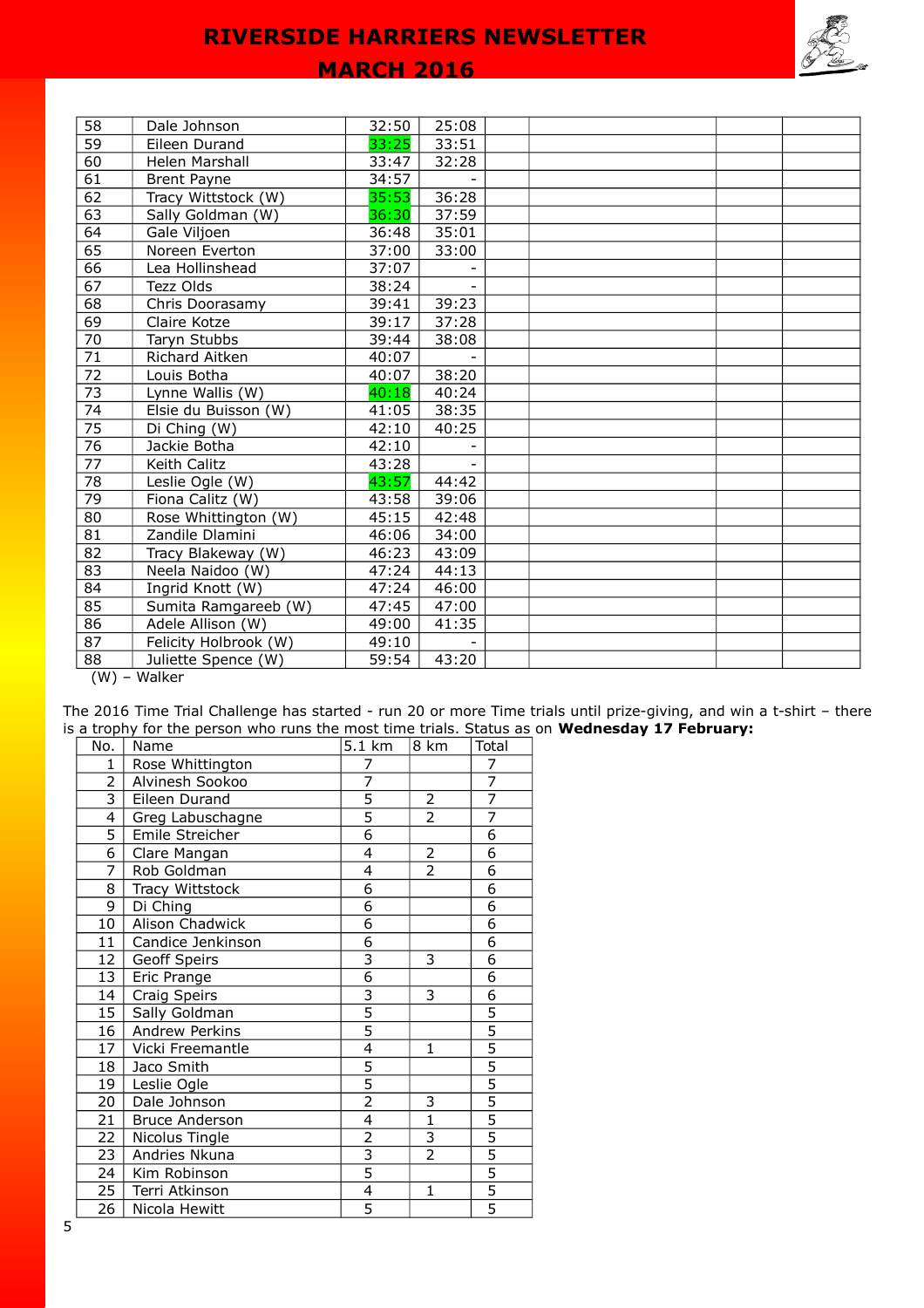**MARCH 2016** 

| 27              | Lynn Wallis                        | 4                         | 1 | $\overline{5}$                            |
|-----------------|------------------------------------|---------------------------|---|-------------------------------------------|
| 28              | Louis Botha                        | 5                         |   | 5                                         |
| 29              | Jaco van Schalkwyk                 | 5                         |   | 5                                         |
| 30              | Ryan Morgan                        | $\mathbf{1}$              | 4 | $\overline{5}$                            |
| 31              | Elsie Du Bussion                   | $\overline{5}$            |   | $\overline{5}$                            |
| 32              | Jackie Botha                       | $\overline{5}$            |   | $\overline{5}$                            |
| 33              | Tamlyn Reid                        | $\overline{c}$            | 3 | 5                                         |
| 34              | Simon Hoffe                        | $\overline{5}$            |   | 5                                         |
| 35              | Chantel Robins                     | $\overline{\overline{3}}$ | 1 | $\overline{4}$                            |
| 36              | Ampie Niehaus                      | $\overline{4}$            |   | 4                                         |
| 37              | Gale Viljoen                       | 3                         | 1 | 4                                         |
| 38              | Michelle Maharaj                   | 4                         |   | 4                                         |
| 39              | Simone Liebenberg                  | 3                         | 1 | 4                                         |
|                 |                                    | 4                         |   | 4                                         |
| 40              | Taryn Payne                        |                           |   |                                           |
| 41              | Taron Ridsdale                     | 4                         |   | 4                                         |
| 42              | Izanne Jacobs                      | $\overline{\overline{3}}$ |   | 3                                         |
| 43              | Robyn Pitot                        | $\overline{\mathbf{3}}$   |   | $\overline{\mathbf{3}}$                   |
| 44              | Tezz Olds                          | $\overline{3}$            |   | $\overline{3}$                            |
| 45              | Felicity Holbrook                  | $\overline{\overline{3}}$ |   | $\overline{\mathbf{3}}$                   |
| 46              | Debbie Marshall                    | $\overline{1}$            | 2 | $\overline{\overline{3}}$                 |
| 47              | Mandy Skye                         | $\overline{\mathbf{3}}$   |   | $\overline{\mathbf{3}}$                   |
| 48              | Helen Marshall                     | 3                         |   | 3                                         |
| 49              | Taryn Brown                        | $\overline{\overline{3}}$ |   | $\overline{\overline{3}}$                 |
| 50              | Fiona Calitz                       | $\overline{3}$            |   | $\overline{3}$                            |
| 51              | Neela Naidoo                       | 3                         |   | 3                                         |
| 52              | Lea Hollinshead                    | 3                         |   | 3                                         |
| 53              | Bronwyn Kirk                       | $\overline{3}$            |   | $\overline{\overline{3}}$                 |
| 54              | Sumita Ramgareeb                   | $\overline{\overline{3}}$ |   | $\overline{\overline{3}}$                 |
| 55              | Nigel Sherriff                     | $\overline{3}$            |   | $\overline{3}$                            |
| 56              | Taryn Stubbs                       | $\overline{\overline{3}}$ |   | $\overline{3}$                            |
| 57              | Claire Kotze                       | $\overline{\overline{3}}$ |   | $\overline{\overline{3}}$                 |
|                 |                                    |                           |   |                                           |
|                 |                                    |                           |   |                                           |
| 58              | Sally Botha                        | $\overline{2}$            | 1 | $\overline{\mathbf{3}}$                   |
| 59              | Larry Wood                         | $\mathbf{1}$              | 2 | 3                                         |
| 60              | Njabulo Dlamini                    | 3                         |   | $\overline{3}$                            |
| 61              | Elizabeth Perkins                  | $\overline{2}$            |   | $\overline{2}$                            |
| 62              | Melanie Wagner                     | 2                         |   | $\overline{2}$                            |
| 63              | Adele Allison                      | 2                         |   | $\overline{2}$                            |
| 64              | Maxine Stobart                     | $\overline{\mathbf{c}}$   |   | $\overline{c}$                            |
| 65              | Keith Calitz                       | $\overline{2}$            |   | $\overline{2}$                            |
| 66              | Chris Doorasamy                    | 2                         |   | $\overline{2}$                            |
| 67              | Wessel Cronje                      | $\overline{1}$            | 1 | 2                                         |
| 68              | Lawrence Avis                      | $\overline{2}$            |   | $\overline{2}$                            |
| 69              | Ingrid Knott                       | $\overline{2}$            |   | $\overline{2}$                            |
| 70              | Rob Scholtz                        | $\overline{2}$            |   | $\overline{2}$                            |
| $\overline{71}$ | <b>Brett Ward</b>                  | $\overline{2}$            |   | $\overline{2}$                            |
| 72              | Juliette Spence                    | $\overline{c}$            |   | $\overline{2}$                            |
| 73              | Noreen Everton                     | 2                         |   | 2                                         |
| 74              | Mike Fell                          |                           |   |                                           |
| 75              | Richard Aitken                     | 2<br>$\overline{c}$       |   | $\overline{\mathbf{c}}$<br>$\overline{2}$ |
|                 |                                    |                           |   |                                           |
| 76              | Krystel Terblanche                 | $\overline{c}$            |   | 2                                         |
| 77              | Cathy Coates                       | $\mathbf{1}$              |   | $\mathbf{1}$                              |
| 78              | Sarah McVicar                      | $\overline{1}$            |   | $\mathbf{1}$                              |
| 79              | <b>Heather Speirs</b>              | $\mathbf{1}$              |   | $\mathbf{1}$                              |
| 80              | Tayn Mundell                       | $\mathbf{1}$              |   | $\mathbf{1}$                              |
| 81              | Di Cilliers                        | $\mathbf{1}$              |   | $\mathbf{1}$                              |
| 82              | Jaco Pretorius                     | $\mathbf{1}$              |   | $\mathbf{1}$                              |
| 83              | Geraldine Cronje                   | $\mathbf{1}$              |   | $\mathbf{1}$                              |
| 84              | Jana Niehaus                       | 1                         |   | 1                                         |
| 85              | <b>Brent Payne</b>                 | 1                         |   | 1                                         |
| 86<br>87        | Tracy Blakeway<br>Dumisani Shoyise | 1                         | 1 | 1<br>$\mathbf{1}$                         |

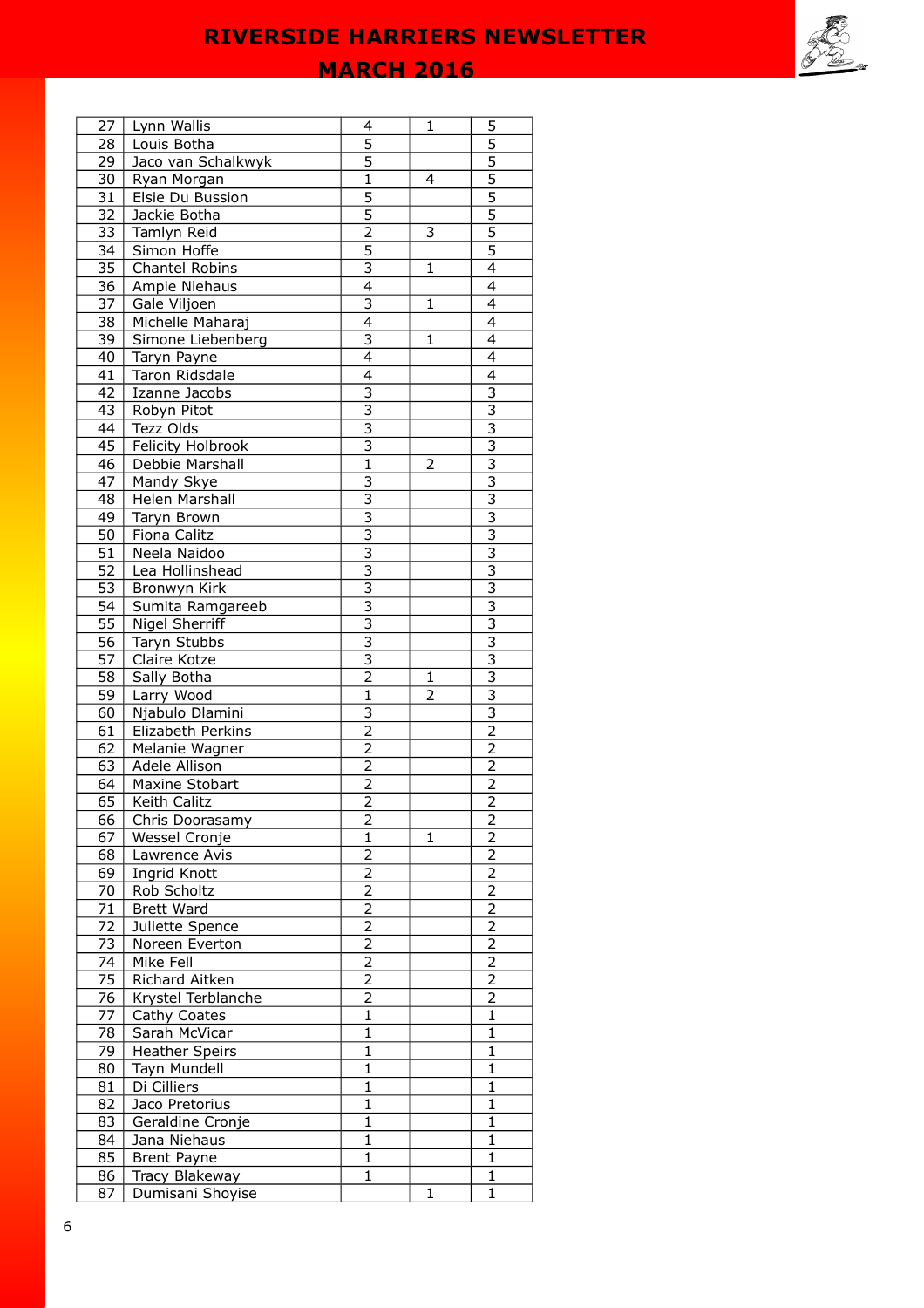## **MARCH 2016**

| 88 | James Boyes        |  |  |
|----|--------------------|--|--|
| 89 | Dave Elliott       |  |  |
| 90 | Neil Gibb          |  |  |
| 91 | Rojean Hanekom     |  |  |
| 92 | Sarah McVicar      |  |  |
| 93 | Carolyn Goltman    |  |  |
| 94 | Scott Couper       |  |  |
| 95 | Mike Lock          |  |  |
| 96 | Zandile Dlamini    |  |  |
| 97 | Debrah Symington   |  |  |
| 98 | <b>Brad Rochat</b> |  |  |

## **Race Results:**

#### **Kearsney 10 & 21 km : 24 January 2016:**

| Pos | Name - 10 km run         | Time   | Pos  | Name - 21 km              | Time       |
|-----|--------------------------|--------|------|---------------------------|------------|
| 50  | Monique Ward             | 56:39  | 97   | Andries Nkuna             | 1 hr 47:33 |
| 66  | Rob Scholtz              | 61:15  | 121  | Geoff Speirs              | 1 hr 50:35 |
| 96  | Jaco van Schalkwyk       | 65:23  | 241  | Greg Labuscagne           | 1 hr 59:42 |
| 117 | Neil Gibb                | 66:51  | 291  | Johann van Rooyen         | 2 hr 02:48 |
| 118 | Maxine Stobart           | 66:52  | 292  | Wessel Cronje             | 2 hr 02:48 |
| 119 | Simon Chalker            | 66:53  | 299  | Jaco Smith                | 2 hr 03:23 |
| 140 | Michelle Maharaj         | 68:45  | 302  | Craig Speirs              | 2 hr 03:39 |
| 170 | Melanie Wagner           | 71:00  | 309  | Lindsey Rogerson          | 2 hr 04:37 |
| 171 | Nigel Sherriff           | 71:00  | 331  | Nick Tingle               | 2 hr 06:16 |
| 196 | Ted Liddiatt             | 71:51  | ???  | Scott Couper              | 2 hr 06:16 |
| 233 | Patrick Rostenne         | 73:53  | 361  | Gordon Truluck            | 2 hr 07:50 |
| 238 | Kim Robinson             | 74:30  | 379  | <b>Bruce Anderson</b>     | 2 hr 08:33 |
| 243 | Emile Streicher          | 74:45  | 389  | Ryan Morgan               | 2 hr 09:43 |
| 244 | Brett Ward               | 74:45  | 434  | Caron Botha               | 2 hr 11:19 |
| 245 | Sandy Jenkins            | 75:01  | 441  | Dale Johnson              | 2 hr 12:16 |
| 246 | Candice Jenkinson        | 75:02  | 479  | Vinnie Papenfus           | 2 hr 14:17 |
| 278 | Margie Liddiatt          | 77:35  | 483  | Craig Tibshraeny          | 2 hr 14:21 |
| 281 | Liesl Quinn              | 77:47  | 484  | Amylyn Kyle               | 2 hr 14:24 |
| 291 | Eileen Durand            | 78:31  | 503  | Geraldine Cronje          | 2 hr 15:26 |
| 293 | Antone van Rooyen        | 78:35  | 529  | Andrea Moroney            | 2 hr 16:42 |
| 331 | Helen Marshall           | 82:01  | 545  | Ivan Freese               | 2 hr 17:19 |
| 332 | Janine Fokkens           | 82:03  | 551  | Colleen Nicholus          | 2 hr 17:29 |
| 404 | Di Ching                 | 89:06  | 575  | Lawrence Avis             | 2 hr 18:31 |
| 418 | Gale Viljoen             | 90:46  | 621  | Taryn Brown               | 2 hr 20:33 |
| 469 | Jane Brett               | 98:17  | 746  | Barbara Florence          | 2 hr 27:25 |
| 479 | Rose Whittington         | 100:05 | 845  | Taron Ridsdale            | 2 hr 34:28 |
|     | There were 528 finishers |        | 929  | Alison Chadwick           | 2 hr 42:48 |
|     |                          |        | 930  | Jaco Pretorius            | 2 hr 42:49 |
|     |                          |        | 931  | Debbie Marshall           | 2 hr 42:50 |
|     |                          |        | 956  | <b>Dallas Brett</b>       | 2 hr 44:16 |
|     |                          |        | 1019 | Bronwyn Kirk              | 2 hr 52:36 |
|     |                          |        | 1067 | Ellie Gillies             | 3 hr 01:34 |
|     | $10 \text{ km}$ - walk   |        | 1068 | Faye Bodill               | 2 hr 01:36 |
| 22  | Sarah McVicar            | 86:57  |      |                           |            |
| 30  | Dave Nicholls            | 93:46  |      |                           |            |
| 39  | Leslie Ogle              | 97:35  |      |                           |            |
| 45  | Tracy Blakeway           | 100:04 |      |                           |            |
|     | There were 94 finishers  |        |      | There were 1105 finishers |            |

## **NOSA Hillcrest 42.2 km : 14 February 2016:**

| Pos | Name - 21.1 km      | Time       | Pos | Name - 42.2 km | Time       |
|-----|---------------------|------------|-----|----------------|------------|
| 74  | <b>Geoff Speirs</b> | 1 hr 42:24 | 168 | Nicola Hewitt  | 3 hr 38:58 |
| 120 | Rob Goldman         | 1 hr 47:32 | 169 | Andries Nkuna  | 3 hr 38:58 |
| 121 | Terri Anderson      | 1 hr 47:41 | 285 | Wessel Cronie  | 3 hr 56:19 |
| 166 | Jaco Smith          | 1 hr 52:03 | 294 | Duncan Sondezi | 3 hr 57:02 |
| 174 | Sally Botha         | 1 hr 52:35 | 321 | Ampie Niehaus  | 3 hr 59:00 |

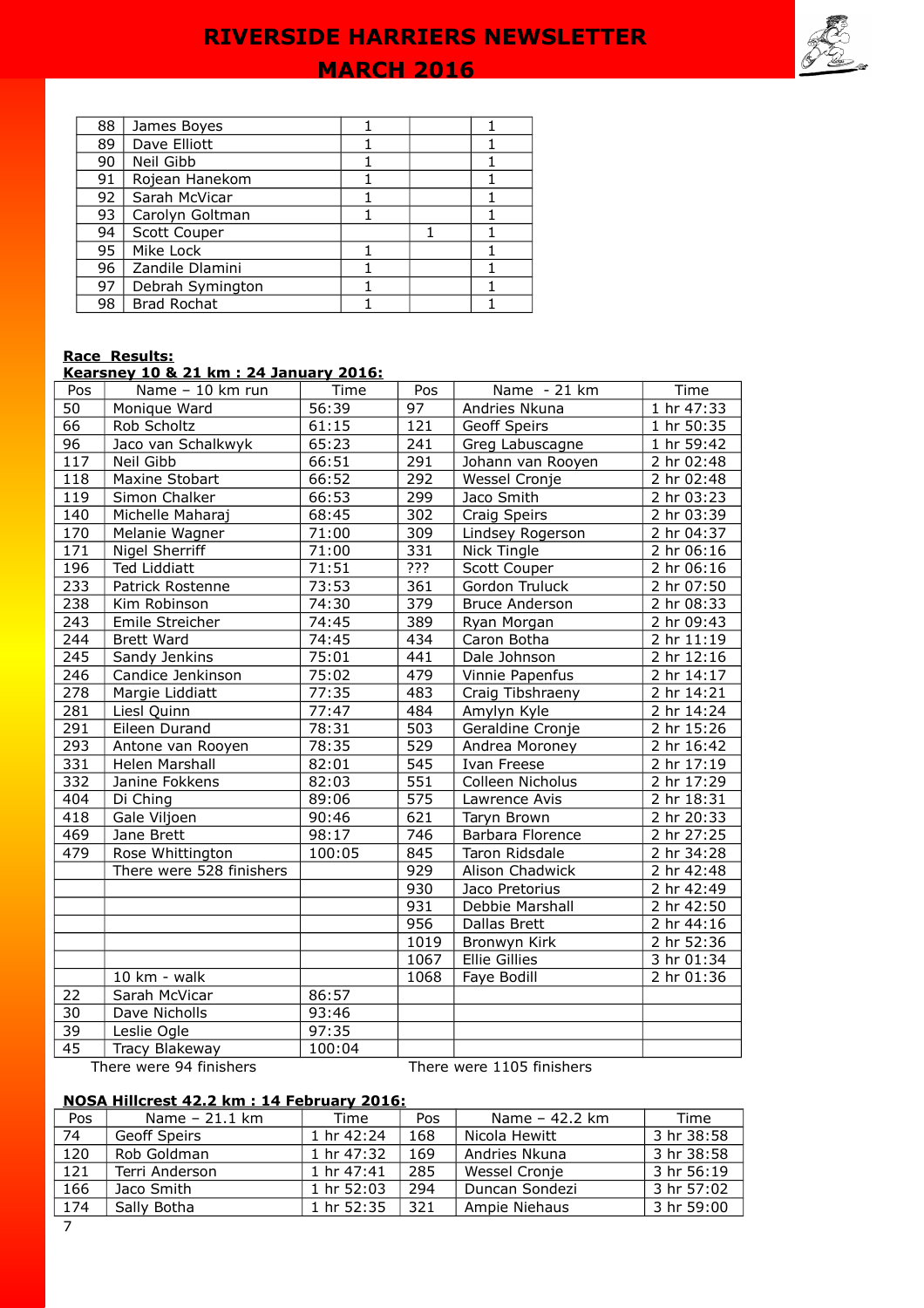## **MARCH 2016**

| 176  | Tarryn Payne                                           | 1 hr 52:36 |     | Greg Labuschagne   | 4 hr 22:25 |  |  |
|------|--------------------------------------------------------|------------|-----|--------------------|------------|--|--|
| 197  | Nic Tingle                                             | 1 hr 53:59 | 556 | Taryn Brown        | 4 hr 24:38 |  |  |
| 209  | Dale Johnson                                           | 1 hr 54:58 | 561 | Graham Christensen | 4 hr 25:02 |  |  |
| 222  | Craig Speirs                                           | 1 hr 55:44 | 601 | Gordon Truluck     | 4 hr 29:06 |  |  |
| 250  | Richard Widdows                                        | 1 hr 57:32 | 633 | Johann van Rooyen  | 4 hr 31:59 |  |  |
| 282  | Lynda Hoppe                                            | 1 hr 58:09 |     | Angie Potgieter    | 4 hr 51:38 |  |  |
| 325  | Maxine Stobart                                         | 2 hr 03:01 | 938 | Taron Ridsdale     | 4 hr 55:13 |  |  |
| 326  | Andrea Moroney                                         | 2 hr 03:02 | 989 | Ann Turner         | 4 hr 58:35 |  |  |
| 358  | Colleen Nicholas                                       | 2 hr 05:30 |     |                    |            |  |  |
| 409  | Tamlyn Reid                                            | 2 hr 08:54 |     |                    |            |  |  |
| 529  | Mandy Skye                                             | 2 hr 15:24 |     |                    |            |  |  |
| 582  | Ivan Freese                                            | 2 hr 19:21 |     |                    |            |  |  |
| 626  | Di Cilliers                                            | 2 hr 21:36 |     |                    |            |  |  |
| 669  | Angela Parry                                           | 2 hr 24:40 |     |                    |            |  |  |
| 674  | Melanie Wagner                                         | 2 hr 25:19 |     |                    |            |  |  |
| 675  | Nigel Sherriff                                         | 2 hr 25:19 |     |                    |            |  |  |
| 704  | <b>Ted Liddiatt</b>                                    | 2 hr 27:45 |     |                    |            |  |  |
| 706  | <b>Alison Chadwick</b>                                 | 2 hr 27:52 |     |                    |            |  |  |
| 776  | Debbie Marshall                                        | 2 hr 32:59 |     |                    |            |  |  |
| 784  | <b>Brue Anderson</b>                                   | 2 hr 33:51 |     |                    |            |  |  |
| 786  | Eileen Durand                                          | 2 hr 33:56 |     |                    |            |  |  |
| 808  | Bronwyn Kirk                                           | 2 hr 35:47 |     |                    |            |  |  |
| 821  | Margie Liddiatt                                        | 2 hr 36:52 |     |                    |            |  |  |
| 878  | Sally Goldman                                          | 2 hr 43:36 |     |                    |            |  |  |
| 887  | Carolyn Goltman                                        | 2 hr 44:05 |     |                    |            |  |  |
| 923  | Gale Viljoen                                           | 2 hr 47:05 |     |                    |            |  |  |
| 1001 | Sarah McVicar                                          | 2 hr 59:46 |     |                    |            |  |  |
| 1039 | Dave Nicholls                                          | 3 hr 12:02 |     |                    |            |  |  |
|      | There were 1068 finishers<br>There were 1177 finishers |            |     |                    |            |  |  |

## **RUNNERS CORNER:**

This month**, Dale Johnson** has volunteered some more wise and motivational words **:** 

- 1. Success is how high you bounce when you hit bottom.
- 2. If everyone is thinking alike, then somebody isn't thinking.
- 3. Experience is simply the name we give our mistakes.
- 4. Never judge a book by his movie.
- 5. Don't ever buy a new car that you can't push.

Welcome to new members **Felicity Holbrook, Angela Parry, Tracey Chalker, Graeme Christensen, Tezz Olds, James Boyes, Richard Widdows, Mike Fell, Llewellyn Anderson, Coleen Leygonie, Raujean Hanekom, Juanita Sutton, Heidi Sclanders** and welcome back to **Renier Pretorius**– we trust you will enjoy your running and walking with us. Please feel free to join us in all our activities.

On Sunday 24 January, a huge contingent of our members took part in the notoriously tough Kearsney 10 and 21 km race – the 10 km was also the first leg of the 2016 10 x 10 km challenge. **Monique Ward** was our first runner in the 10 km, in a time of 56:39. It was good to see **Rob Scholtz** back on the road, after his 2 knee operations in 2014, Rob finished in 61:15. **Jaco van Schalkwyk** made a return to races, after taking a mysterious break in 2015. **Neil Gibb** and **Maxine Stobart** finished together, with **Simon** and **Tracey Chalker** next in 66:53. **Michelle Maharaj** dipped below 70 minutes, with **Nigel Sherriff** and **Melanie Wagner** finishing together in 71:00. **Ted Liddiatt** finished in 71:51 – Ted seems to love hilly routes! **Patrick Rostenne** finished in 74:30, in his first run for the year, in fact, his first run since the Westville Christmas run. **Kim Robinson** ran her second race in our colours, with **Emile Streicher** and **Brett Ward** making sure they did not go too fast in this first leg on the 10 x 10 km. **Sandy Jenkins** and **Candice Jenkinson** finished next, with **Margie Liddiatt** and **Eileen Durand** close behind them. **Antone van Rooyen** was seen gasping for air on one of the hills, but did well to finish in 78:35. **Helen Marshall** was next, with **Janine Fokkens** finishing her first race in our colours. **Di Ching, Gale Viloen, Jane Brett, Rose Whittington, Liesl Quinn, Dave Nicholls** (first race in our colours), **Sarah McVicar, Leslie Ogle** and **Tracy Blakeway** all finished the 10 km.

**Andries Nkuna** was our first runner in the 21 km, in a brisk 1 hr 47, with **Geoff Speirs** next in 1 hr 50. **Greg Labushagne** also dipped below 2 hours, with **Johann van Rooyen** and **Wessel Cronje** finishing in 2 hr 02. **Jaco Smith** and **Craig Speirs** finished next, in 2 hr 03, **Lindsey Rogerson, Nick Tingle** (his first race in our colours) and **Scott Couper** next. Both **Wessel** and **Scott** had to "run off", as they had to get to their respective churches to deliver the ceremony! **Gordon Truluck, Ryan Morgan, Colleen Nicholas** and **Bruce Anderson**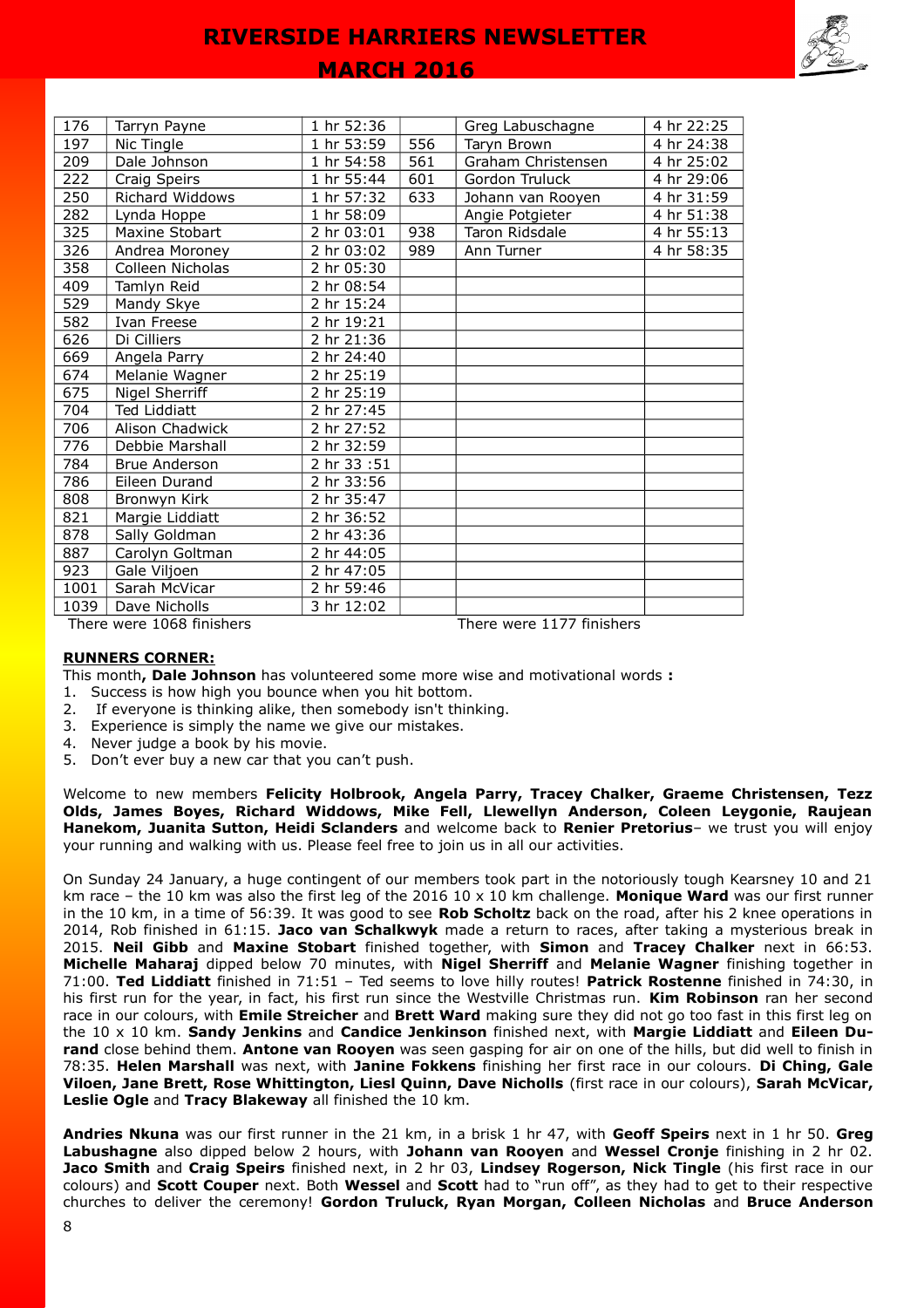

were next, followed by **Caron Botha** (first race as a member, but not yet in our colours**), Dale Johnson** and **Vinnie Papenfus. Craig Tibshraeny, Amy Kyle, Geraldine Cronje, Andrea Moroney** and **Ivan Freese** were next, with **Lawrence Avis, Taryn Brown** and **Barbara Florence** behind them. They were followed by **Taron Ridsdale, Alison Chadwick, Jaco Pretorius, Debbie Marshall** and **Dallas Brett**, with **Bronwyn Kirk, Faye Bodill** and **Ellie Gillies** also finishing. Members mingled and recovered at the club tent afterwards, well done to all the finishers!

We had another good turnout at the PDAC 25 km on 31 January, a 25 km from Waterfall, to Lahee park in Pinetown - this race needs serious planning, to ensure you and your car end up at the same place after the race!

Our first runner, after running 27 km the day before, was **Nicola Hewitt**, in 2 hr 06, followed by **Terri Atkinson** (2 hr 10) and **Ampie Niehaus** (2 hr 13) - although it can't be counted, Ampie achieved a 21 km PB of 1 hr 51 during the race. Next to finish were **Gordon Truluck, Colleen Nicholus, Lynda Hoppe, Andrea Moroney, Craig Tibshraeny, Tamlyn Reid** (her longest run ever), **Tarryn Payne (**first race in our colours!)**, Grant Horner, Angie Potgieter, Alison Chadwick, Barbara Florence, Neil Gibb, Maxine Stobart, Debbie Marshall, Ivan Freese, Taron Ridsdale** and **Nicholls** (our only walker). All the finishers mingled at the club tent after the race, to cool down and recover from the run.

Meanwhile up north, **John McClelland** and **Caron Botha** completed the Johnsons Crane 42 km (Caron's first marathon!), while **Nigel Sherriff** and **Melanie Wagner** completed the 21 km.

On Wednesday 3 February, **Gowan Jones** chatted to us after the time trial about the benefits of Sports Massage Therapy, and about specific packages he has offered our club members.

Hard lines to **Christo janse van Rensburg**, who planned a big comeback this year, but broke his leg after slipping on a wet floor.

Congratulations to **Lindsay Rogerson**, who received his Natal Colours for the 10 km distance – few of us can keep up with Lindsey!

Next on the race calendar was the Sydenham 16 and 32 km, which many members used as a training run. **Lindsey Rogerson** was our first runner in the 16 km, in 1 hr 17, with **Eric Prange** next n 1 hr 23. **Monique Ward** was next, in 1 hr 30, followed by **Paul Ginn** (1 hr 34) and **Mandy Skye** (1 hr 39). Also completing the 16 km distance, were **Clare Mangan** (1 hr 46), **Emile Streicher** (1 hr 46), **Angela Parry** (her first race in our colours – 1 hr 47), **Patrick Rostenne** (1 hr 50), **Nigel Sheriff** and **Melanie Wagner** (1 hr 52), **Debbie Marshall** (1 hr 55), **Llewellyn Anderson** (his first race in our colours) and his sister **Liesl Quinn** (1 hr 58), **Eileen Durand** (her first 16 km race! – 2 hr 03), **Gale Viljoen** (2 hr 09), **Lea Hollinshead** (her comeback race) and **Tezz Olds** (her first race in our colours – 2 hr 13), **Bronwyn Kirk, Chris Doorasamy, Ted** and **Margie Liddiatt, Sarah McVicar, Lee-Anne Steward** and **Dave Nicholls.**

**Terri Atkinson** was our first runner in the 32 km, in 2 hr 57 (great run, after lengthy injury lay-off in 2015), with **Nicholus Mhlengana** next in 3 hr 03. **Tarryn Payne** and **Sally Botha** finished in 3 hr 10, followed by **Bruce Anderson** (3 hr 16), **Chantel Robins** (3 hr 19), **Dale Johnson** (3 hr 18), **Craig Tibshraeny** (3 hr 22), **Andrea Moroney** (3 hr 25), and **Michelle Maharaj** (her first 32 km!) – well done to all the finishers!

On Wednesday 10 February, we hosted our Valentines Time Trial, where we had more than 60 runners and walk ers participating! We ran in teams of 2, with no watches, to try and finish as close as possible to our predicted times – eventual winners, only 3 seconds off their combined predicted times, were our Chairlady **Clare Mangan** and new member **Rojean Hanekom**. In 2nd place was **Tarryn** and **Brent Payne** (10 seconds difference), followed by **Neil Gibb** and **Maxine Stobart** (12 seconds difference). Thanks to everybody who donated goodies as prizes. This was followed by another Comrades Oceans Clinic.

The next Sunday was the very popular (and only Durban Two Oceans qualifier) NOSA Hillcrest 21 and 42 km – in the 21 km, **Geoff Speirs** was our first runner, in 1 hr 42, followed by Mr Consistancy, **Rob Goldman** (1 hr 47), **Terri Atkinson** 1 hr 47, **Jaco Smith, Tarryn Payne** and **Sally Botha** (1 hr 52). **Nic Tingle** was next (1 hr 55) followed by **Dale Johnson** (his fastest 21 km in many years – 1 hr 54 – after swimming his Maiden Midmar Mile the day before), **Craig Speirs** (1 hr 55), **Richard Widdows** (his first race in our colours – 1 hr 57) and Lynda **Hoppe** (1 hr 58). **Maxine Stobart** (2 hr 02), **Andrea Moroney** (2 hr 03), **Colleen Nicholas** (2 hr 05) and **Tamlyn Reid** (2 hr 08 – PB!!) were next to finish. **Mandy Skye** (after the Midmar Mle the day before - 2 hr 15), **Ivan Freese** (2 hr 21), **Angela Parry** (2 hr 24), **Melanie Wagner** and **Nigel Sherriff** (2 hr 25) – thanks Nigel and Melanie for the club tent! – **Ted Liddiatt** and **Alison Chadwick** finished next. **Debbie Marshall**, also after the Mile the day before (2 hr 32), **Bruce Anderson** and **Eileen Durand** (her first 21 km!). **Bronwyn Kirk** was next, in 2 hr 35, followed by **Margie Liddiatt** (2 hr 43), **Sally Goldman** (2 hr 43), **Carolyn Goltman** (2 hr 44), **Gale Viljoen** (2 hr 47), Sarah **McVicar** (2 hr 59) and **Dave Nicholls** (3 hr 12).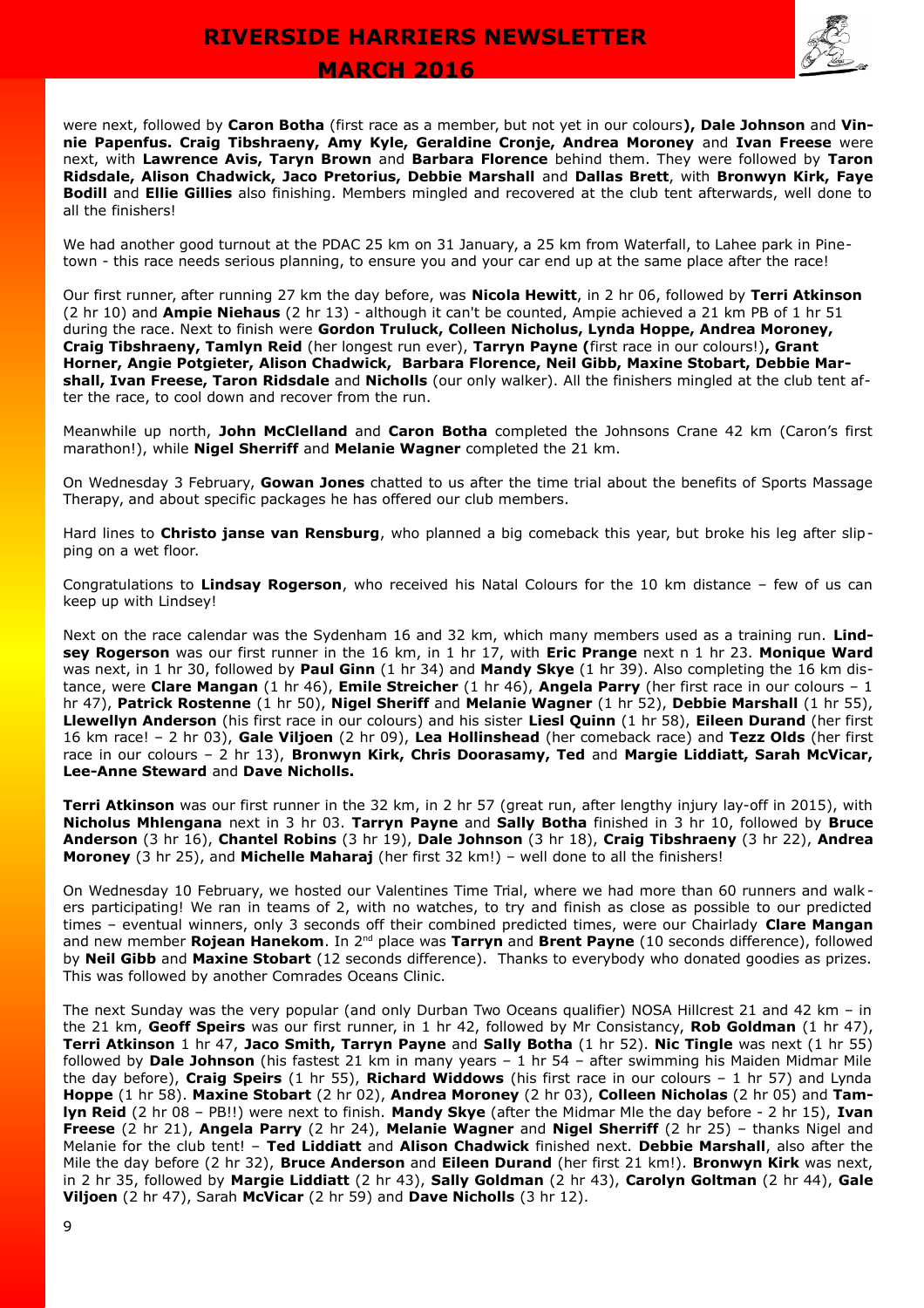## **MARCH 2016**



In the 42 km, our first runners were **Nicola Hewitt** and **Andries Nkuna,** in 3 hr 38 – this after Nicola also completed the Midmar Mile the day before – Nicola missed out by a PB by 1 minute! **Wessel Cronje** (3 hr 56), **Duncan Sondezi** (3 hr 57) and **Ampie Niehaus** (3 hr 59 – PB!) all dipped below 4 hours. **Greg Labuschagne** (4 hr 22), **Taryn Brown** (4 hr 24), **Graham Christensen** (4 hr 25), **Gordon Truluck** (4 hr 29), **Johann van Rooyen** (4 hr 31), **Angie Potgieter** (her first marathon – 4 hr 51), **Taron Ridsdale** (4 hr 55) and **Ann Turner** (4 hr 58) all achieved qualifying finishes.

On Sunday 21 February, a few members took part in the Zabalaza 10 and 21 km at Cato Ridge, where **Eric Prange** had a great run and dipped below 47 minutes for the 10 km - other spotted at Cato Ridge were **Monique Ward, Dunisani Shoyise, Ted** and **Margie Liddiatt.**

## **Walkers News**:

Just a quick word to say *well done* to everyone in this group " Walkers **and** Intermediate Runners Group"

The group is now at 41 members.

The divisions in the main group are working well and everyone is able to follow the route called and fit into a sub group that suites their speed and distance they want to do. The number of people in each small group is also perfect for safety reasons. ( no one to walk alone !!!) I will continue to do my best between the slow walkers and the runners to check that you are all okay and coping on the route.

**Please always remember to encourage** and **wait for everyone** in your group……don't walk away from them, rather help them get along and catch up.

*Encouragement builds happy people*.

If you are struggling to keep up with a group or finding the pace too fast, please tell me so that I can help you and get you comfortable in a group that suites your needs.

The people whose goal it is to be in the running section by the end of the year and running half marathons, marathons and the ultimate Comrades – I will continue to push you and help you as much as I can to reach the goal of being fit enough, fast enough and enough running distance on your legs to move you up to the runners where **Craig Speirs** and **Nicola Hewitt** will take over and help you to reach your dream. So please come every Tuesday and Thursday as well as the Saturday mornings that I call.

## *Looking forward to lots of happy faces and good walking / running from all of you.*

To all of you, happy walking and once again well done on all your efforts.

#### Cheers, Les

## **Walkers News Letter - FEBRUARY 2016**

Our group has had a major growth spurt again this last month with the visits from some and the staying on of others.

Welcome to **Louise and Jackie** who came for a walk/ run and then went into hiding. **Di** also popped in for a walk or two and then became scarce. **Rosslyn Doorasamy** came and walked with **Chris** one Thursday afternoon and then both of them disappeared. **Ellie** has joined me from the running section on a quick get fit programme but then also disappeared. **Felicity** who walked with a Durban North group of ladiers came across and has joined the section and seems to be happy walking with the 5km group. **Juanita** has joined me from Berea RWFL. I have walked with her on a race and she is a very fit and fast lady so may be good competition for **Elsie** ( When she has recovered ), her ladies and **Dave**.

**Elsie** had an operation on her ankle and has been seen hobbling around the club trying to make a come back. She has been very willing to help take times at time trial while her leg gets stronger. Remember baby steps……… Another walker under the scalpel is Glynis. **Glynis** has been advised no long distance walking so she will be coming back to compete at 10km level again. We are planning a raid on her on our Tuesday night route. **Sumita** has also been fighting an injury and we wish her a speedy recovery and back to the group.

The group has loads of fun on walks as well as the odd treat that gets thrown in……last night they celebrated "International Wine Day" with a run walk and three stops at Dirty Dicks Pub ( Jono and Rose Whittington) for copious amounts of wine, juice and cheese and biscuits. Loads of laughing as they made their way along a 1.5km route and back top the same spot three times. Thank you Rose and Jono.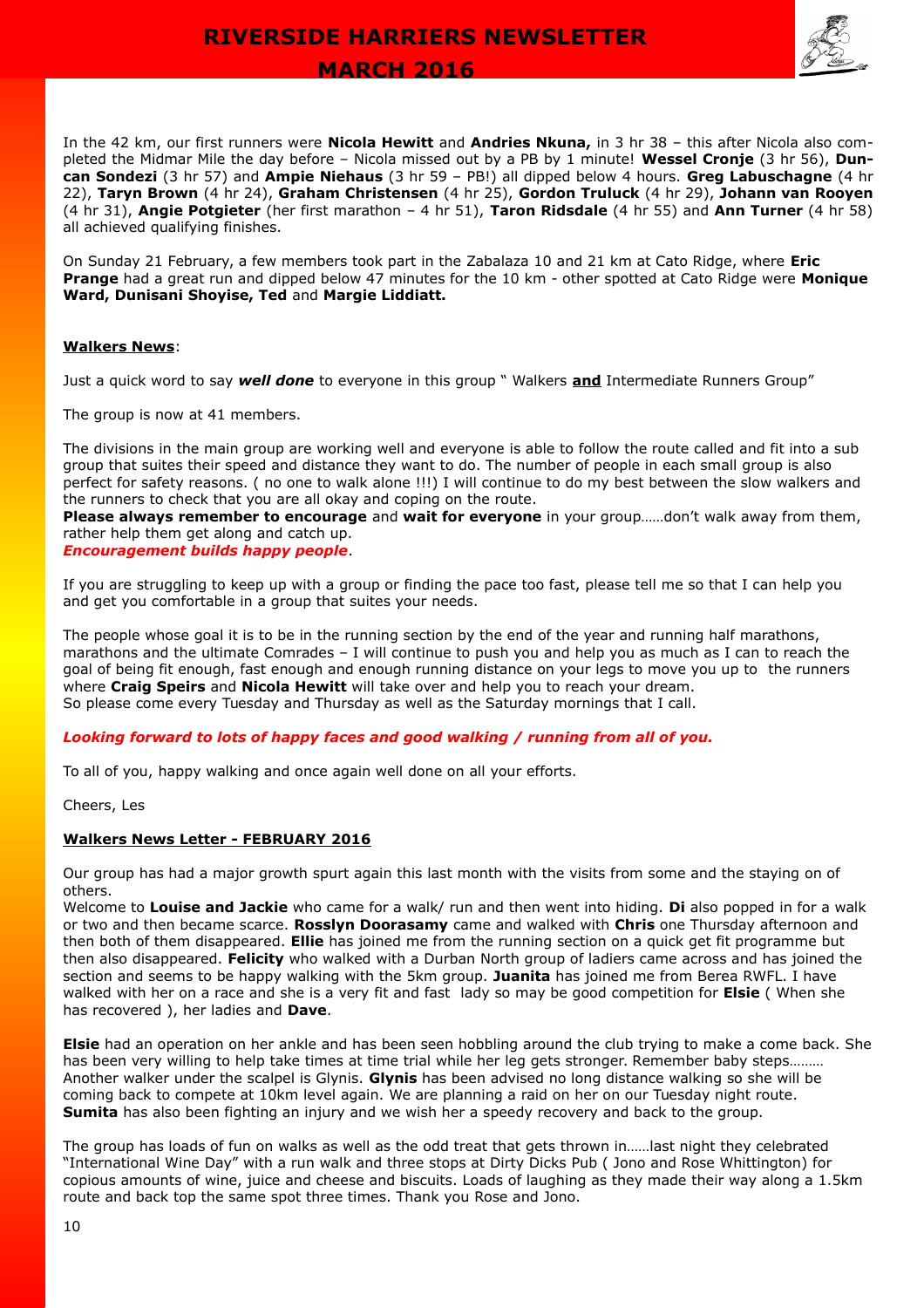## News for Jan – Feb - **intermediate group. (17 in group)**

This group is growing in leaps and bounds and the ladies and gents are doing very well.

**Michelle Maharaj** has done her first 32km and in a nice time of 3.40. I then passed her onto **Nicola** to coach for marathons. She is now going to attempt the PMB 42km and we wish her all the very best.

I know that she will listen to the advice that **Nicola** has given her and will use it as a tester to see how she copes. **Sandy Jenkins** has pulled back a bit and will be sticking to the 21km races until she has more mileage on her legs.

**Bronwyn Kirk** has been doing very well and after a hard Kearsney race ( 2.56) has dropped her 21km time at Hillcrest to 2:35. Only 5 minutes to graduation……….

**Noreen** has come back to the group and is once again running strong. Looking forward to seeing you back at races.

**Helen Marshall** has improved greatly and is running a lot more on races than walking. It is quite visible that your fitness level and perseverance has pushed you along. Keep it up and good luck for PMB next week.

Gale Viljoen is also back on the road and has decided to keep jogging away even though she has strength in her walking. She is going to do PMB next Sunday. Good luck Gale.

**Sally G** is still training hard for Two Oceans 21km. She recently did the Hillcrest race and is now heading for PMB next week. Good Luck Sally.

**Candice** has been pulled back a bit as her knee was giving her trouble. No need to cause an injury, pull back and work at it slowly again.

**Tracy Wittstock** has been missing in action lately. Very busy at work etc

**Fiona Calitz** another who has been missing, who has also decided she wants to run but is still walking far too much

**Keith Calitz** who has joined the group this year but seems to only pop in once in a while. Think the ladies yakking scares him off.

**Chris Doorasamy** was doing great with us, then he brought Rosslyn, his wife for a walk and after that went missing.

**Di Ching** walked a few times with us but also disappeared. I believe she is a morning person and prefers to do a morning walk.

**Louis and Jackie** popped in for a run walk one evening but I think being old timers who have been there, got the t shirt they didn't really enjoy having to do the run walk with the group so called it quits.

**Ellie** joined us after a very tough Kearsney run. I have promised to get her fit as fast as I can but need her at training to do so. Believe she has a niggle in her hip that needs time out.

**Lynn,** as Elsie has been out of it with her injury, Lyn decided to join my group and has been running with this group. She amazes me as she is suited for both the power walking as well as running.

## **News for Jan – Feb - speed walking group (4 in group)**

**Elsie,** as mentioned has had an operation and desperately determined to make a fast come back

**Dave and Janice** have been walking together as **Lyn** has moved up to the intermediate group to keep fit. Dave completed the PDAC race as well as the Hillcrest 21km

**Sarah,** has been totally missing in action though I do believe she is still doing races.

## **News for Jan -Feb - power walkers ( 7 in group)**

## **Rose, Tracy B, Neela, Sumita, Glynis, Neela and myself.**

As mentioned **Sumita and Glynis** have been out of action for a while.

**Neela** has been finding it difficult to get to training again with her work load increasing.

**Tracey B and Rose** can always be seen walking up a storm. I am not sure sometimes if they walk more or talk more.

## News for Jan – Feb **The "slinky, slonk" Group ( 12 in group)**

The ladies **Ingrid, Barbara, Robyn, Cathy, Felicity** with the odd appearance of **Adele and Brian. Juliette** comes screaming in in her red car to catch up with them.

I haven't much to report as they always seem to be there in the car park waiting, get the route and leave. No complaints, requests –

I have started sending **Vanessa and Genevieve** the routes during the day so that when they get there they can go. I am hoping that they will try pushing the mileage and walk up to 5km a time.

That's it for now. Good walking / running to all of you and see you all on the road.!!! Blessings to you all Les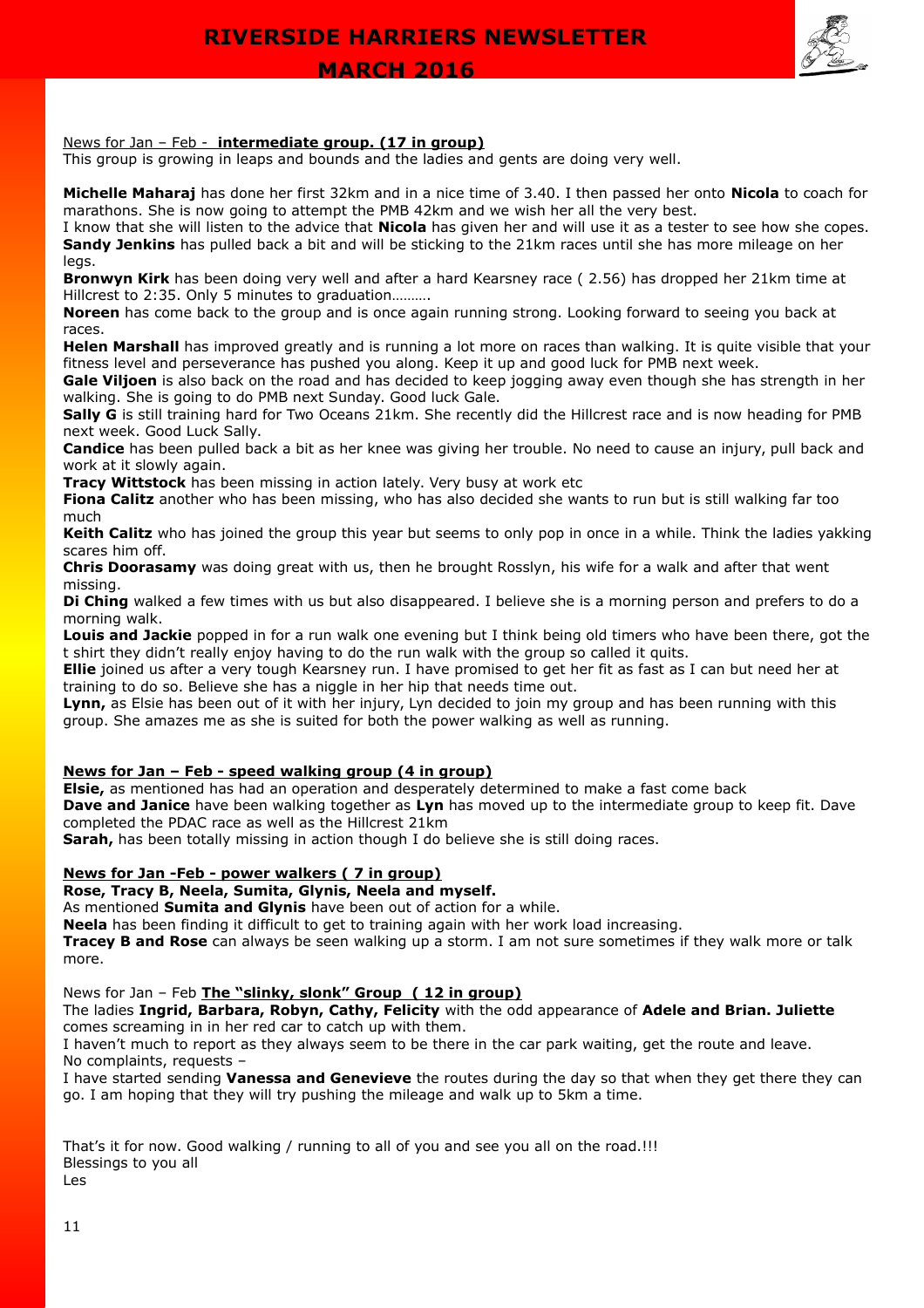



### **This month 1 year ago in the news:**

**Jana Niehaus** lead the most mileage competition, with an impressive 418 km in January, with a walker, **Barry Marshall,** close behind, with 400 km.

\*\*\*\*\*\*\*\*\*\*\*\*\*\*\*\*\*\*\*\*\*\*\*\*\*\*\*\*\*\*

**Nigel Sherriff** was our first runner in the PDAC 25 km, in 2 hr 02.

**Nicola Hewitt** was our first runner in the Hillcrest 21 km, in 1 hr 39, with **Jana Niehaus** first to finish the marathon, in 3 hr 34.

**Dale Johnson** completed the Sydenham 32 km in 3 hr 20, this was his longest run in 2 years!

**Monique Ward** was 3<sup>rd</sup> lady in the Zabalaza 10 km race at Cato Ridge, in 53:45.

We had a huge influx of new members, who caught us a bit off-guard, but we managed!

## **This month 5 years ago in the news:**

**Gerald Munetsi** finished the Calder Sulin 10 km in 32:38! We had 10 finishers at the Kearsney 21 km race (vs about 60 in 2016) – but there was no 10 km option. **Nicholus Mhlengana** was our first runner, in 1 hr 58. **Dumisan Shoyise** was our first runner in the Sparkport 32 km, in 2 hr 50.

## **This month 10 years ago in the news:**

**Nigel Sherriff** lead the Most Mileage competition, with a total of 190 km. **Nicola Hewitt** joined our club. **Emile Streicher** and **Clare Mangan**, prepared for another mountain run, besides Harrismith Platberg and Sani Stagger, when they entered the Kilimanjaro 21 km. **Eric Prange** completed the 5 km time trial in 22:55 – still running these times in 2016!

## **This month 15 years ago:**

**Ingrid Fernihough** completed her first 25 km race. **Clare Mangan** joined the club. **Patrick Rostenne** dipped below 3 hours in the Gateway 32 km. Our club tent was stolen from Lahee Park, the night before the PDAC 25 km race.

## **This month 18 years ago:**

**Bernie Bass** completed the PDAC 25 km in 1 hr 41, with **Patrick Rostenne** next in 1 hr 54. **Bernie** then completed the Besemax (Hillcrest) marathon in 3 hr 06. **Patrick Rostenne** completed our 8 km time trial in 34:33!

#### \*\*\*\*\*\*\*\*\*\*\*\*\*\*\*\*\*\*\*\*\*\*\*\*\*\*\*\*\*\*

## **Mail received:**

Kearsney 21km biaatch run done and dusted. Tough run with many hills that were still there from last year. I was hoping soil erosion had flattened them slightly, but, alas! Saw horses, cows, birds, chickens, [John William McClel](https://www.facebook.com/jwmcclelland)[land](https://www.facebook.com/jwmcclelland) in a car and 100 Kearsney first year boys on their Sunday hike excursion. The boys wouldn't tell us what was in their paper bags and they didn't have any beer. But they did call me Mam, which was most gratifying. This run is still my January ultra training wakeup call. Thank you to fellow [Riverside Harriers](https://www.facebook.com/riverside.harriers) champs for the run and the after run beverages. Time for a nap Andrea Moroney

#### \*\*\*\*\*\*\*\*\*\*\*\*\*\*\*\*\*\*\*\*\*\*\*\*\*\*

Kearsney 10km - that was THE hardest thing I have ever done!!!! 2 Oceans was nothing compared to today's run. Hills, hills and more hills. Some of them were nearly hands and knees pace. But I finished at a pathetic 1.22 good wake up call for 2 Oceans Janine Fokkens

#### \*\*\*\*\*\*\*\*\*\*\*\*\*\*\*\*\*\*\*\*\*\*\*\*\*\*\*\*

Was awesome running my first race in Riverside colours yesterday, the support was awesome. Tarryn Payne

\*\*\*\*\*\*\*\*\*\*\*\*\*\*\*\*\*\*\*\*\*\*\*\*\*\*\*\*\*\*

On the weekend Melanie and I travelled to Benoni to take part in the Johnson Cranes 21k race. Flew up on the Saturday morning, ran the race on Sunday morning and flew back on Sunday afternoon.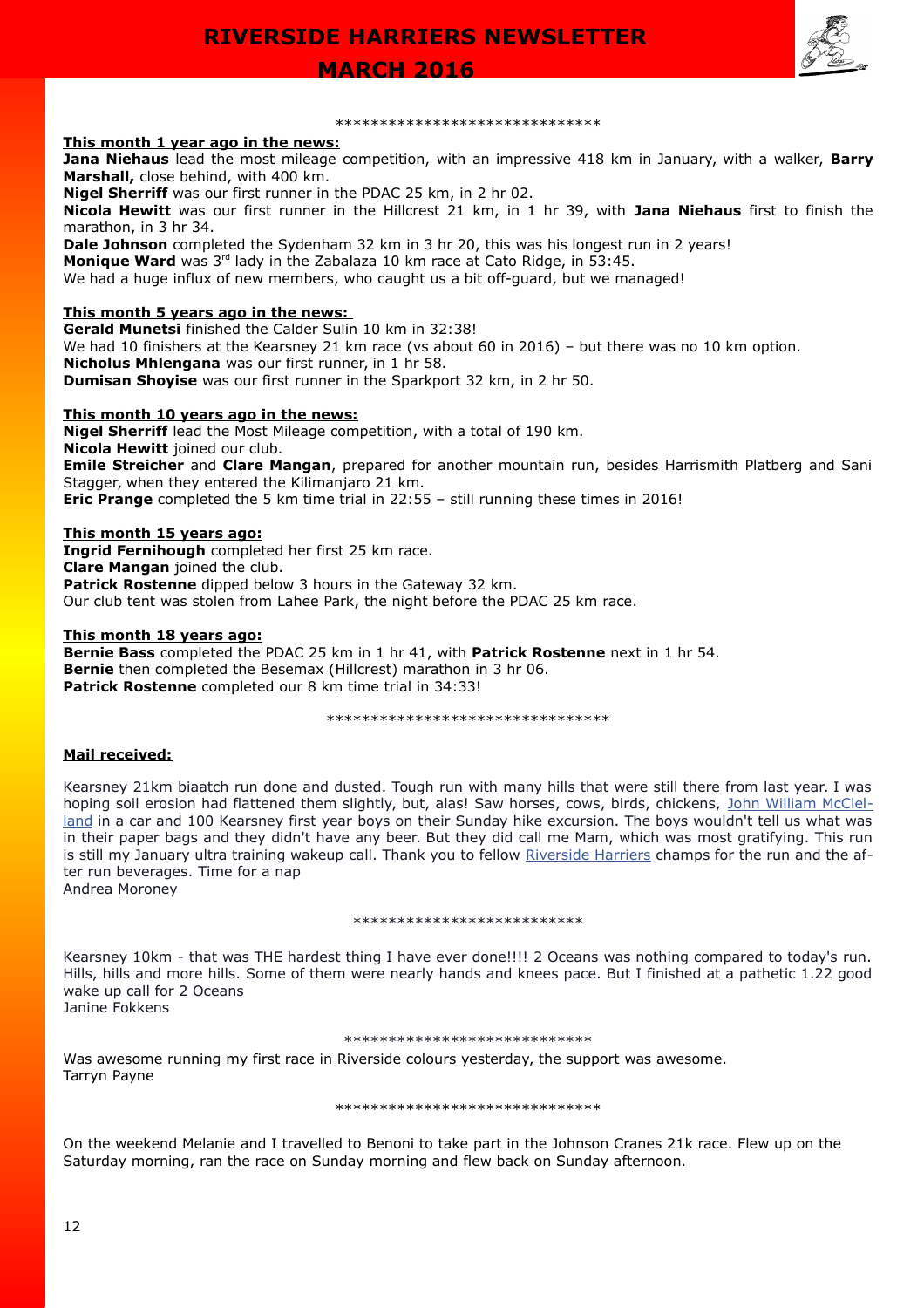

 **MARCH 2016** 

Was a very well organised race (42k, 1k and 10k) around the streets of Benoni. Melanie and I finished the race in a mat to mat time (championchip was used) of 2hr20mins. Was very hot, especially for the marathon runners, who did 2 laps of the 21k route) and no air to breath in JHB, but a great race non the less.

I would definitely recommend this race to everyone at Riverside for next year, as it is also a good Comrades and Two Oceans qualifier.

Regards, Nigel Sherriff

\*\*\*\*\*\*\*\*\*\*\*\*\*\*\*\*\*\*\*\*\*\*\*\*\*\*\*\*\*

A quick farewell note that I did not get a chance to write earlier. Since two weeks, we are now back permanently in the Netherlands. It being winter, it is cold, dark and wet (rain) here most of the time...big adjustment from Durban! We are still finding our feet.

I have rejoined my old running club in the Netherlands and have entered a few races here in the coming months. We are both missing Durban, South Africa and the Riversiders though!

I have enjoyed my last two and half years in Durban enormously and the Riverside Harriers was a big part of that. Really enjoyed the friendships, early morning runs (and views over the ocean) and various races. I think you have managed to create a great running club with a very friendly and social spirit. I will definitely miss Riverside.

If you or any of the Riversiders ever find yourselves in the Netherlands, please contact us as you have someone here who would love to return the hospitality and friendship on this side.

All the best and take care, Erik Kleine

#### \*\*\*\*\*\*\*\*\*\*\*\*\*\*\*\*\*\*\*\*\*\*\*\*\*\*\*\*

Hillcrest half marathon this morning. Awesome course & fabulous weather. Finished strong & loved every single minute. Thanks Riverside Harriers, particularly **Leslie Ogle**, for bossing us on the hills in Durban North & getting us fit. Thought so much of you **Sharon Carson**, as I last did this course 4 years ago, just before your op. You advised me to have an ultra sound & what a 4 years it's been for both of us since then! Sally Goldman

#### \*\*\*\*\*\*\*\*\*\*\*\*\*\*\*\*\*\*\*\*\*\*\*\*\*\*\*\*\*\*\*\*\*\*\*

Nosa Hillcrest Marathon 2016. That ridiculous expression on my face is an attempt at smile post race whilst my feet screamed at me but I had to have a mug shot proving that today did in fact happen. I am of course extremely happy as I made it with 8 minutes to spare within the required qualifying time of 5 hours but am still waiting for the euphoria to arrive. I can honestly say that today was the toughest yet most humbling experience of my entire life as it was just me against the war going on in my head - quit (I can't actually do this) vs don't quit ( you have worked so hard to get here). I have to say the hugest thanks to the people who ran with me, gave me side of the road pep talks, and cheered with such love and support - that was the humbling part. The fact that the route was something out of ground hog day is another story. Winston Park you can positively kiss my tired arse. Two Oceans Ultra - here we come.

Angie Potgieter

#### \*\*\*\*\*\*\*\*\*\*\*\*\*\*\*\*\*\*\*\*\*\*\*\*\*\*\*\*\*\*\*\*\*\*\*\*\*\*\*\*\*\*

Hillcrest 21km done and dusted. Thanks for all the support people, and congrats to all my fellow runners who ran the marathon and qualified today. Andrea Moroney

\*\*\*\*\*\*\*\*\*\*\*\*\*\*\*\*\*\*\*\*\*\*\*\*\*\*\*\*\*\*\*\*\*\*\*\*\*\*\*

Well done all you good folk for your achievements today - PBs, first 21km distance and first marathons - huge milestones. Thanks **Nigel Sherriff** and **Melanie Miles** for providing shade and drinks for us. Thanks coach **Craig Speirs** for your support this week - a simple sms of concern and encouragement can mean so much when you feeling grim! I love having a cuppa tea with you bunch after races. Thanks **Chantel Robins** and **Jana Niehaus** for the roadside cheers! Alison Chadwick

\*\*\*\*\*\*\*\*\*\*\*\*\*\*\*\*\*\*\*\*\*\*\*\*\*\*\*\*\*\*\*\*\*\*\*\*\*\*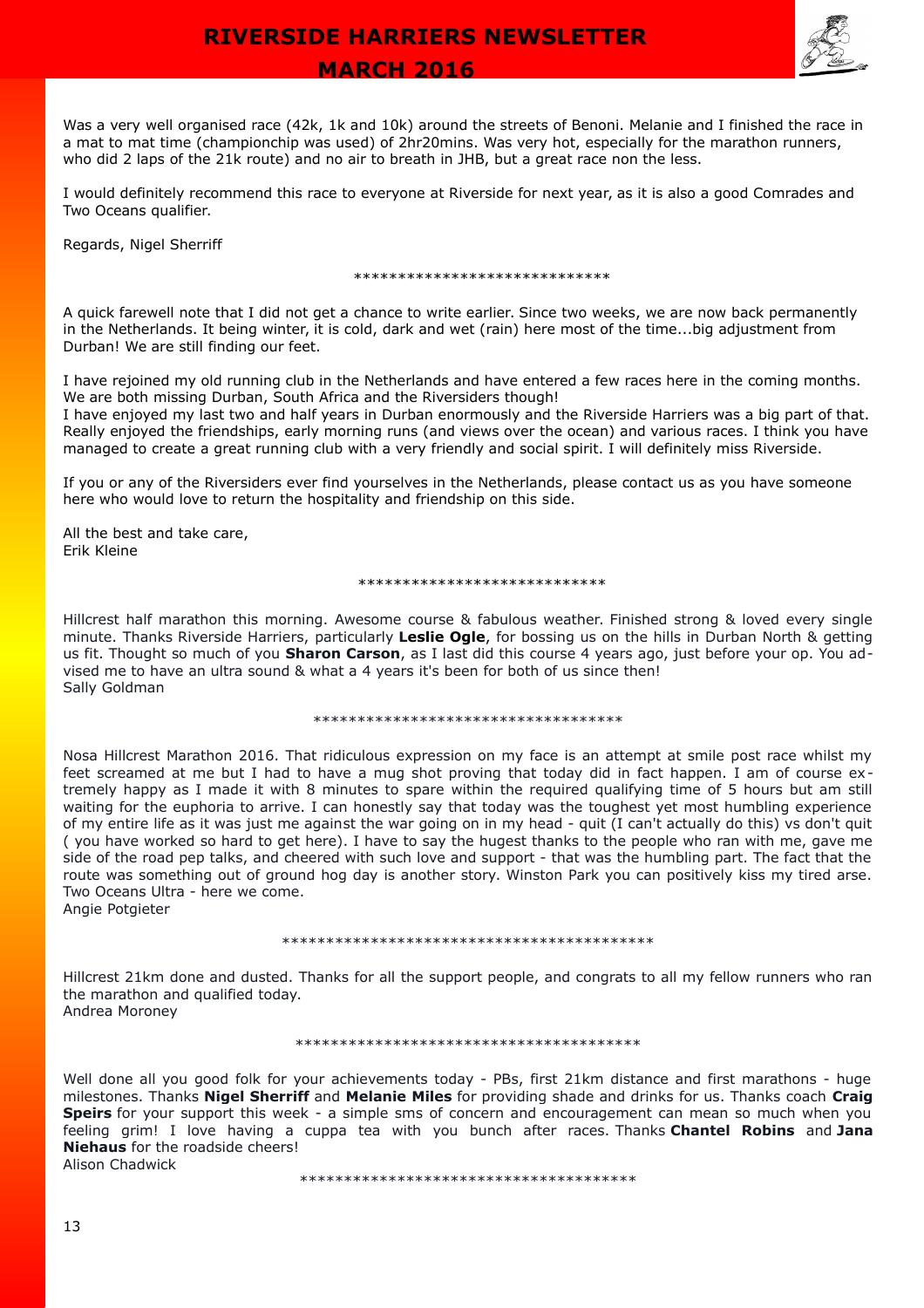## **MARCH 2016**



Thank you to everyone for the support today and well done to all the runners sorry we did not stay to watch you all come in Eileen Durand

#### \*\*\*\*\*\*\*\*\*\*\*\*\*\*\*\*\*\*\*\*\*\*\*\*\*\*\*\*\*

Well Done to all the Riverside Harriers runners for the Hillcrest 21 and 42 today. Special thanks to Nigel and Melanie for bringing the tent, Sally Botha

#### \*\*\*\*\*\*\*\*\*\*\*\*\*\*\*\*\*\*\*\*\*\*\*\*\*\*\*\*\*\*\*\*\*\*\*\*\*\*\*\*\*\*

I agree with Sally, well done everyone and thanks so much to Nigel and Mel for tent and drinks for the runners! Jana Niehaus

#### \*\*\*\*\*\*\*\*\*\*\*\*\*\*\*\*\*\*\*\*\*\*\*\*\*\*\*\*\*\*\*\*\*\*\*\*\*\*\*\*\*\*\*\*\*

Swimming is good for one's running .......... first sub 2 hour half marathon in a loooooooong time !! Awesome route. Thanks for putting up the club tent Nigel and Melanie. More active now than when I was half my present age !

Dale Johnson

#### \*\*\*\*\*\*\*\*\*\*\*\*\*\*\*\*\*\*\*\*\*\*\*\*\*\*\*\*\*\*\*\*\*\*\*\*\*\*\*\*

Midmar 2016 done and dusted - a wonderful day with my Riverside Harriers team mates. So many emotional moments as we watched physically challenged peeps finish the mile, the 16 milers and 8 milers swim for their respective charities and then just the average joes complete their miles. Well done to all my team mates and thanks for a super day.

Pam Jones

#### \*\*\*\*\*\*\*\*\*\*\*\*\*\*\*\*\*\*\*\*\*\*\*\*\*\*\*\*\*\*\*\*\*\*\*\*\*\*\*\*\*\*\*\*\*

A running club which works together and support each other on the road. A club which is very united and always at races in large numbers and work as a team. I have witnessed this in all the races....every time I pass them in the race....they running on partners or in groups. They had youngsters and legends like Alison Chadwick.....I admire them n they spirit for each other. I look forward sharing my stories with them. All the best Riverside harriers....Keep the river flowing.

Sibonelo Mashimane

#### \*\*\*\*\*\*\*\*\*\*\*\*\*\*\*\*\*\*\*\*\*\*\*\*\*\*\*\*\*\*\*\*\*\*\*\*\*\*\*\*\*\*\*

I did my first 21km race since last July on Sunday, as a member of the "intermediate" group (run-walker, or runalker, or walkunner – take your pick). I just love this Hillcrest route, it's so pretty going through all those overhanging trees and looking at the properties I could never afford! Gale and I did the first half together, then I lost her and completed it on my own. I took it really easy, seeing I hadn't done more than 15km at one time in the last 7 months, and finished feeling really strong and still quite fresh. Thanks to Les for all her bullying on Margaret Maytom and other hills in Durban North. I even managed to keep up with some of the serious walkers from other clubs for short distances. Thanks too for fantastic support from various RH members who were supporting, and for the thumbs up or smiles as various RH runners passed me on the route. Pietermaritzburg, Midmar, then Oceans to go ….

Sally Goldman

#### \*\*\*\*\*\*\*\*\*\*\*\*\*\*\*\*\*\*\*\*\*\*\*\*\*\*\*\*\*

## **Quotes of the month:**

**Jaco van Schalkwyk** : "Don't run away from your problems, run your problems away". **Andrea Moroney** : "Jaco, then you must still have many problems!" **Jaco van Schalkwyk** (before Midmar camping): "I did not feel like being organized"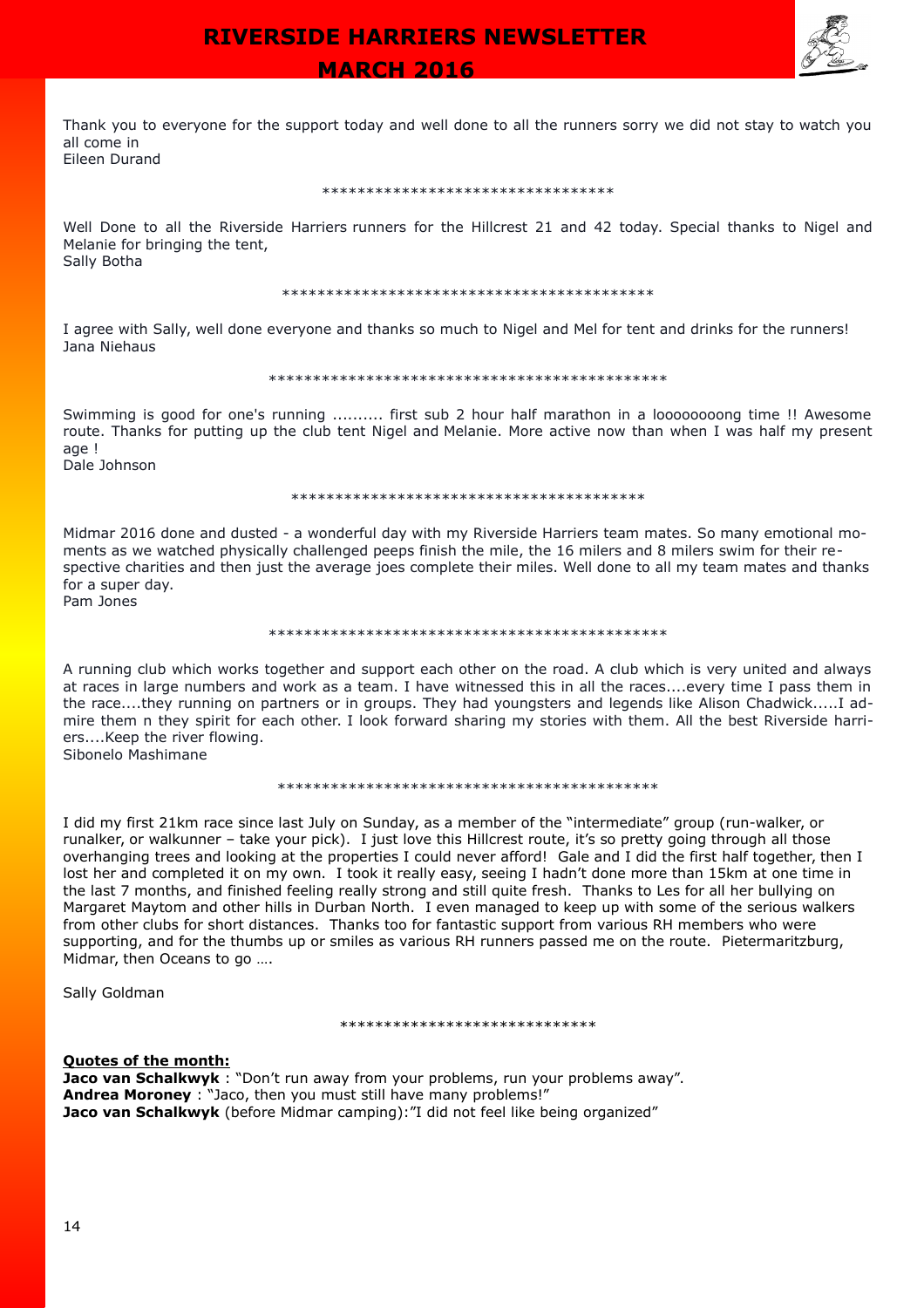

## **Interview:**

This month we speak to **Johann van Rooyen**:

## **1. Where were you born?**

Odendaalsrus in the Free State (never been back there since, as it was not planned and I decided to arrive whilst my parents were on their way back visiting family in Welkom. Should have been Bloemfontein!)

## **2. Where did you matriculate**?

High School Edenburg (Farms School 80km south of Bloemfontein. 200 pupils from Grade 1 to Matric)

## **3. Family?**

I am married to Antoné who is also a member of the club, two sons Jovann (11) and Anton (9) and little Emma (who will see to it that I have no pension left) 20 months

### **4. Did you participate in sport at school?**

Being in a school with limited numbers we had to do everything. I played rugby, cricket for Southern Districts, Tennis and Athletics

## **5. What are your personal sporting highlights?**

It is no doubt my first Comrades I completed in 2003. I lost 24kg 18 months before Comrades and did not believe for one moment when I started the race that I was going to complete it! The sense of achievement will remain engraved in my mind for many years to come. The next two in 2014 & 2015 were both special.

#### **6. What are your future sporting ambitions?**

I really want to keep running for as long as I can but ultimately would like to get my Comrades green number and Two Oceans Blue number.

#### **7. Why do you run?**

We are all having stressful jobs and this for me is the best way to alleviate that stress, and ultimately to keep healthy. I also enjoy the people and many friendships made over the past few years.

#### **8. How long have you been a member of Glenwood / Riverside Harriers?**

4 years

#### **9. What does the club mean to you?**

I think the support is unbelievable. My involvement is often limited to weekend runs and cannot participate in the week. Everybody is always very supportive and will never forget the Umgeni Water marathon in 2014. People were cheering for me around every corner and did not even know them. They were all from the club and they actually knew my name. You honestly get a sense that you are an important member no matter your involvement. I think a lot of credit needs to go to Emile and the rest of the committee for driving this agenda with so much passion.

## **10. Profession?**

I am currently the Chief Risk Officer for the Illovo Sugar Group but a lawyer by profession.

### **11. Other sporting activities?**

I enjoy occasional golf and squash

## **12. Hobbies & interests?**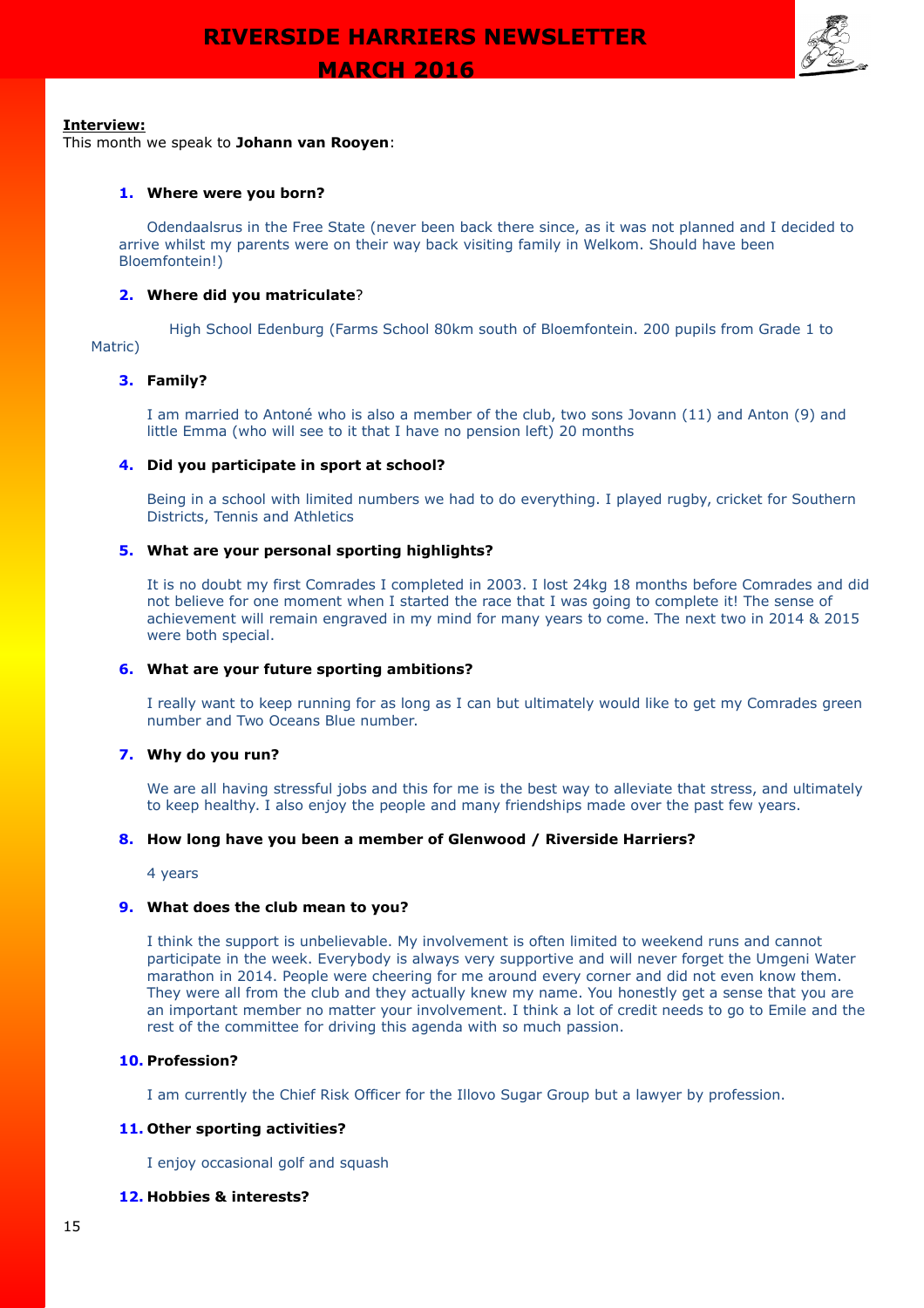

I love sports and really try and watch as much as possible when I have time.

## **13. Any disappointments in sport?**

Missing the Kearsney sub 2 in 2015 by 14 seconds, and AGAIN in 2016 by 2 minutes! Besides this I am a Cheetah supporter so there are too many to mention!

## **14. Message for newcomers to running / walking?**

Please just don't stop. When you start it is always tough but just don't stop. Every time you go and walk/run it will get easier and the reward is absolutely fantastic, as you can then eat and drink what you like! For current runners: walk while you can and not because you have to!



## **Birthdays:**

| Feb | Name                    | Mar | Name              | Apr | Name              |
|-----|-------------------------|-----|-------------------|-----|-------------------|
| 3   | Mike Lock               |     | Jono Whittington  | 3   | Leanne Douglas    |
| 3   | <b>Blaine Beresford</b> | 9   | Ted Liddiatt      | 3   | Melanie Wagner    |
| 4   | Noreen Everton          | 10  | Tracy Wittstock   | 4   | Juliette Spence   |
| 5   | Naomi Maujean           | 11  | Dick Whittington  | 7   | Emile Streicher   |
| 6   | Simine Liebenberg       | 17  | Gale Viljoen      | 8   | Andries Nkuna     |
| 7   | Johan Borstlap          | 17  | Simon Chalker     | 8   | Nikki Rosatto     |
| 7   | Dave Nicholls           | 21  | Grant Horner      | 12  | Kristin Thomson   |
| 7   | Louisa Bezuidenhout     | 24  | Matt Young        | 12  | Sally Botha       |
| 8   | Tamlyn Reid             | 22  | Hannelie Louwrens | 13  | James Boyes       |
| 8   | Johann van Rooyen       | 28  | Ant Borstlap      | 14  | Clare Ewing       |
| 12  | Kate Fryer              | 31  | Janine Fokkens    | 15  | Sally Goldman     |
| 13  | <b>Baron Combrinck</b>  |     |                   | 17  | Candice Jenkinson |
| 16  | Fred Akal               |     |                   | 17  | Lynda Hoppe       |
| 17  | Rosslyn Doorasamy       |     |                   | 25  | Brigette Boaden   |
| 18  | Debra Symington         |     |                   | 27  | Taryn Brown       |
| 25  | Sandy Jenkins           |     |                   | 27  | Chris Doorasamy   |

#### **HUMOUR:**

A pony, with a sore throat, walked into a bar, and asked for a beer. Barman:"Sorry, we don't serve ponies here". Pony:"Why not? I am just a little hoarse".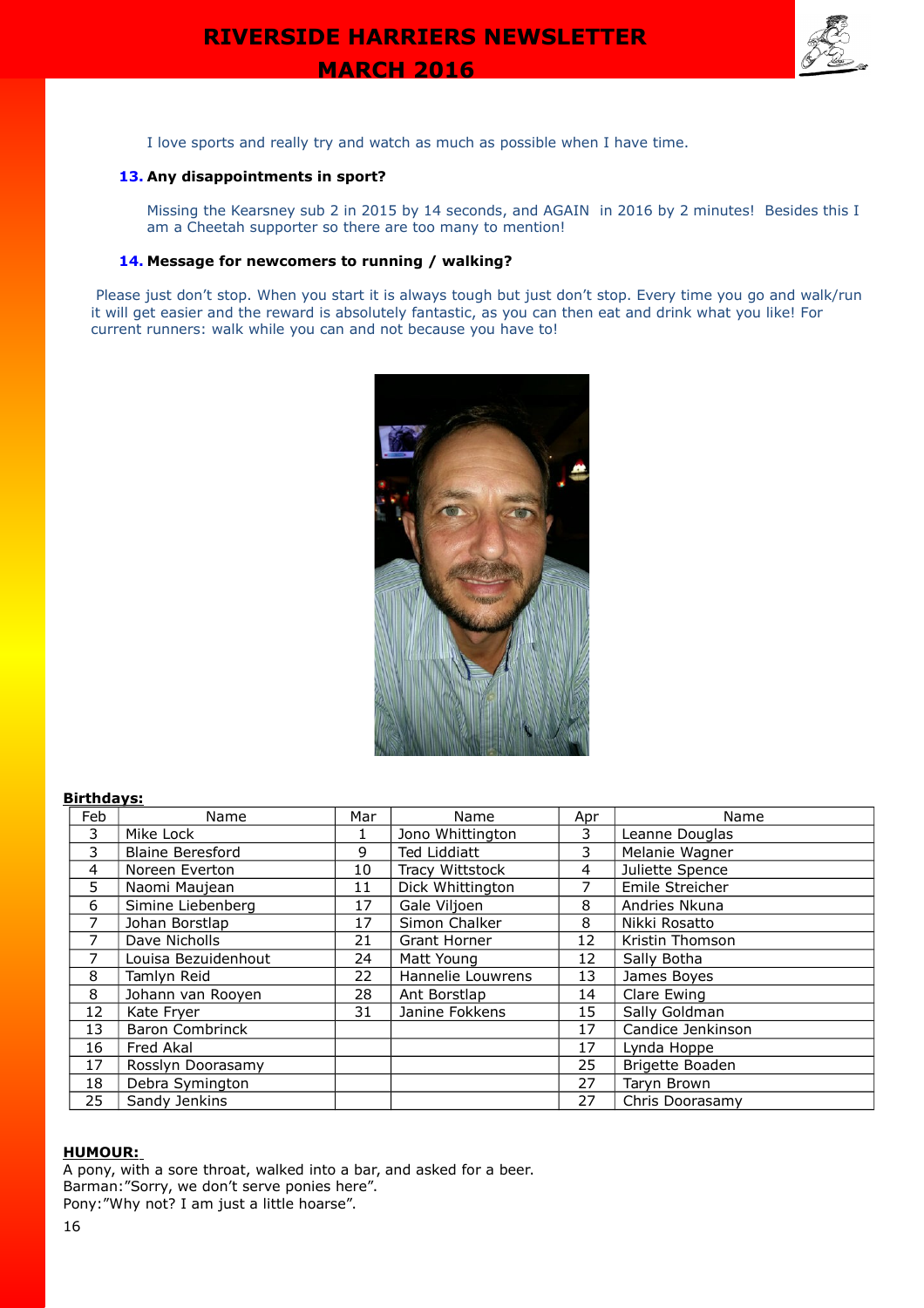

## 6. **2016 COMMITTEE MEMBERS:**

| Chairman:                      | Clare Mangan (031 3031422 -w)                                    |
|--------------------------------|------------------------------------------------------------------|
|                                | <b>Social Conveners</b> : Leslie Ogle & Debbie Marshall          |
| Walkers:                       | Leslie Ogle                                                      |
| Kit :                          | Nicola Hewitt                                                    |
| Treasurer:                     | Eric Prange                                                      |
| <b>Secretary:</b>              | Emile Streicher (083 449 8308 - cell; estreicher@absamail.co.za) |
| <b>Road Captain:</b>           | <b>Craig Speirs</b>                                              |
| Social Media/PRO: Dale Johnson |                                                                  |

### 7. **2016 RACE DATES:**

Ref the KZNA booklet and weekly mails for full race details.